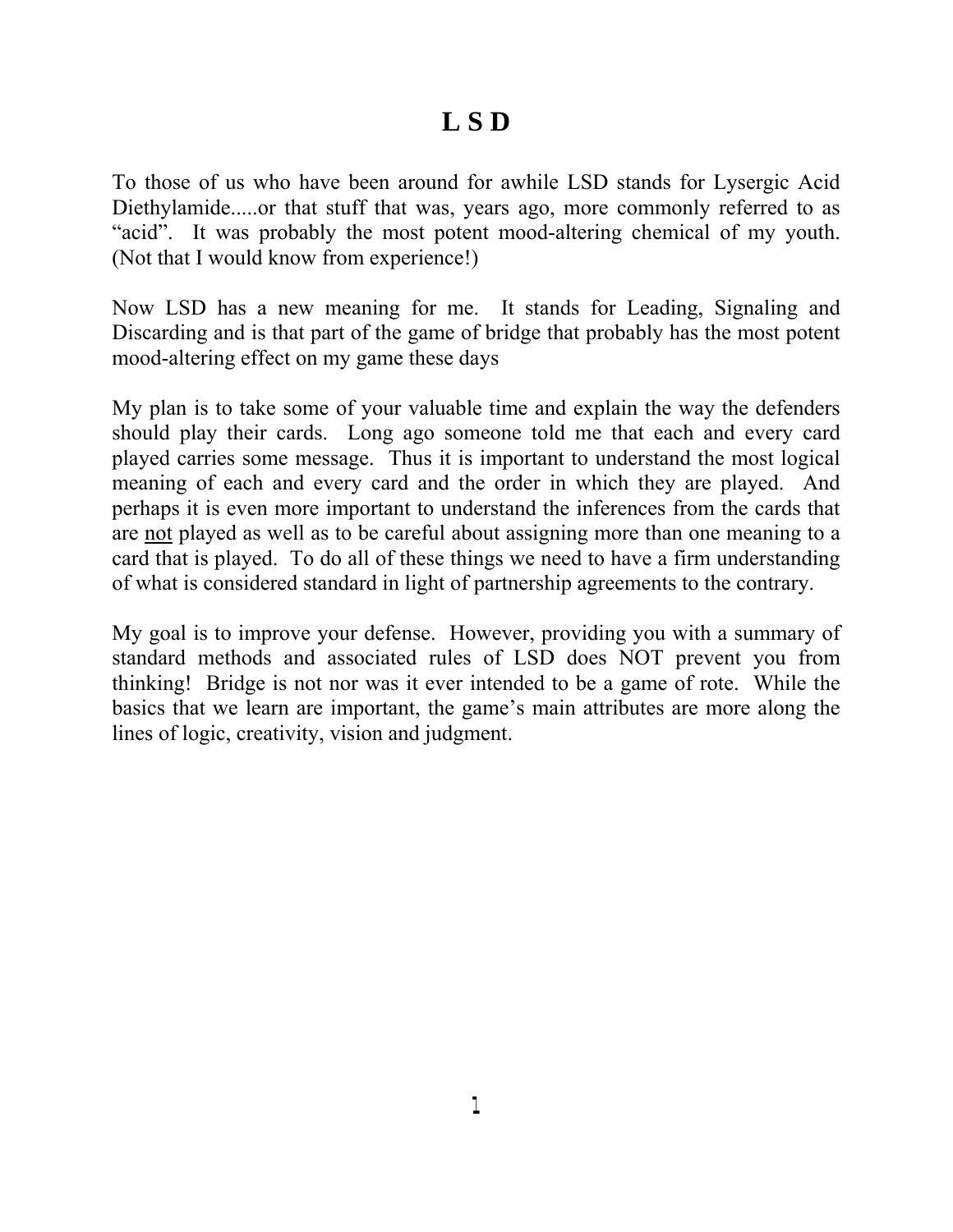## Part I - STANDARD OPENING LEADS in General

The opening lead against any contract is the first big advantage to the defensive players. Try not to blow it. Many times it determines the fate of the contract. Unless you have been paying attention to the auction and assimilating all its nuances, you are making a "blind lead". On the other hand, if you have been listening to the bidding and understanding the significance of all calls made, you'll more than likely have some idea of what suit to lead. It is a good habit to be anticipating what you might lead during the auction. Thinking ahead is a good habit to develop and it saves time as you are thinking while the opponents are thinking. It's always been rather interesting to me to see a long pause followed by bid and then another long pause by the defender who is next to bid. What was that person thinking about while he/she was waiting for RHO to bid??

And remember, asking about the auction before you decide what to lead, is PERMITTED; if there was some part of the auction you didn't understand, ask about all the alerted bids and anything else that might be confusing about the auction before you lead. (If you're the partner of the opening leader, be sure to wait until he leads before you ask these questions!)

Your objective when defending is (1) to defeat the contract or hold it to as few overtricks as possible. To achieve this goal it is necessary to communicate with partner about the holdings in your hand by leading and signaling properly. The main difference between defending suit contracts and notrump contracts is that you are no longer trying to set up long suits in suit contracts because the declarer has the trump suit to counteract those measures. Therefore, against suit contracts you are more likely to be leading from shorter suits.

Basically, once you have decided upon the suit to be led, the card most likely to be led is whatever is standard from your holding in that suit. The following are some of the so-called standard leads:

(1) From the AK(xxx's) the standard lead against suit contracts is either the Ace or the King depending upon your partnership agreement. (And make sure you have a partnership agreement!!) While you might want to lead  $4<sup>th</sup>$  best against notrump as you would be trying to set up a long suit for the defense, against suit contracts you should be more concerned with developing tricks quickly. Please note that the leading of Aces and Kings has different meanings versus suit contracts than against notrump contracts. The old-fashioned standard method is that an Ace lead against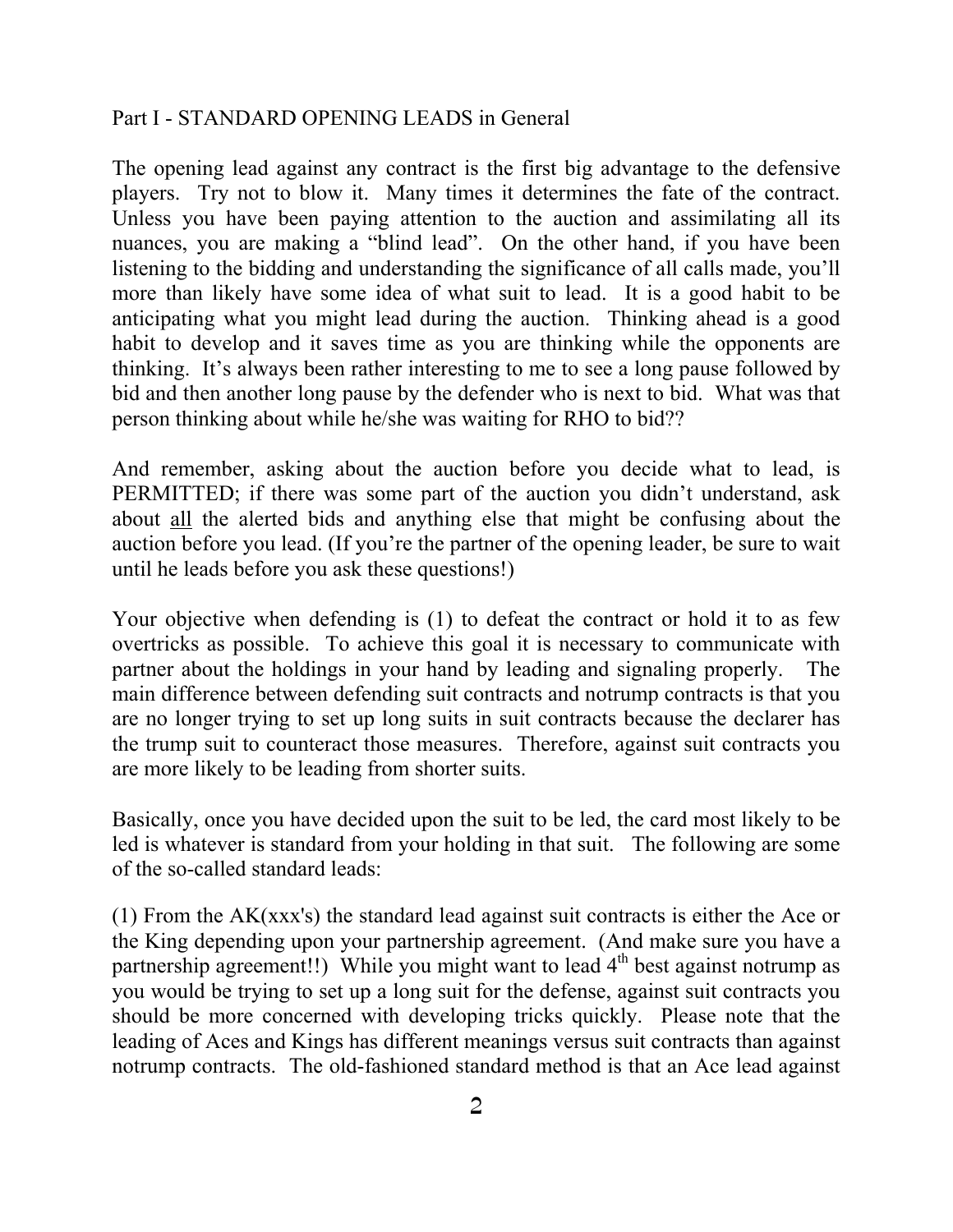a notrump contract asks for partner to unblock any honors, or absent any honors, to give count while the lead of a King versus notrump generally asks for attitude.

Regardless of your choice of the Ace or the King holding AK, there are a couple of exceptions that should always apply. Lead the King from AK when:

- (a) You hold AK doubleton and your otherwise normal lead is the A from AK.
- (b) You are leading against a 5-level contract or higher.
- (c) You are leading partner's bid suit.

(2) From the KQx, KQxx, KQxxx, etc., against suit contracts the standard lead is the King. Against notrump contracts when leading from length,  $4<sup>th</sup>$  would usually be the correct lead (unless you also hold high interior spot cards like the 10 and/or the nine). Leads from the AK or KQ are the strongest leads that can be made against suit contracts. If partner doesn't lead a King in an unbid suit (or Ace, if you play Ace from AK), generally it's because he doesn't have one of those holdings.

(3) If you choose to lead from a suit headed by the Ace (no King), the standard card to lead is the Ace. It is generally best not to underlead an Ace against a suit contract although upon occasion it may seem like the best way to attack. I do recommend that if you are thinking about leading an unsupported Ace, you rethink it several times as often unsupported Ace leads help the declarer more than the defenders.

(4) From three small in partner's bid suit (assuming that you have not supported), lead your smallest card. This will help to clarify the three small versus doubleton holdings. If you have supported partner, from three small lead the highest card.

(5) With length in the suit, lead the higher of two touching honor cards against suit contracts; it is no longer necessary to have a sequence of three cards from which to lead. For example lead the Queen from QJ754. On the other hand, against notrump contracts, it's usually better to lead  $4<sup>th</sup>$  best from this holding (or  $5<sup>th</sup>$  is that is your spot card leads choice).

(6) Lead  $4<sup>th</sup>$  best from an honor if that is your partnership agreement and remember that the Rule of Eleven\* applies. If you and your partner prefer 3/5 or 3/lowest leads, spot card leads will be 3rd from an even number of cards in the suit (Rule of Twelve applies) and lowest (often  $5<sup>th</sup>$  best) from an odd number of cards in the suit.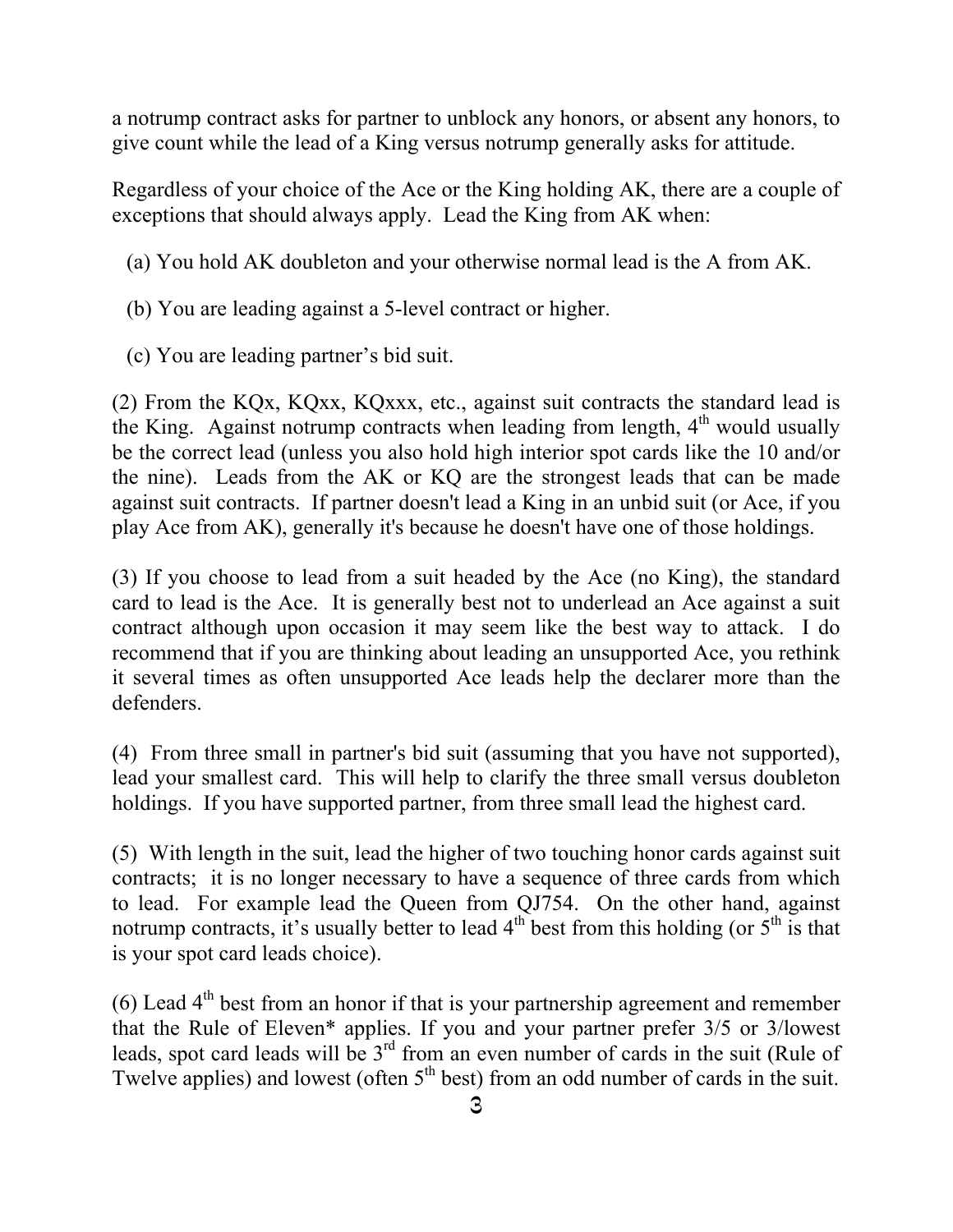[\*The Rule of Eleven is used by a Defender (partner of the opening leader) and the Declarer to determine the number of high cards in the other hands. Subtract the value of the card led from eleven. The resulting answer tells you the number of cards higher than the card led that are in Dummy, your hand, and either Declarer's hand (if you are a Defender) or in the other Defender's hand (if you are the Declarer). This rule only works when the lead is the  $4<sup>th</sup>$  best card in the suit led. However, when the opponents lead  $3<sup>rd</sup>$  best, the Rule of Twelve can be applied in the same manner. And when the lead is  $5<sup>th</sup>$  best, the Rule of Ten can be applied.]

I suggest that if you don't feel secure in your knowledge of standard leads, you may want to quickly review what leads are considered standard on the back of a convention card (those in **bold** are the standard ones).

|      | versus Suits   versus Notrump                                             |               |                        |
|------|---------------------------------------------------------------------------|---------------|------------------------|
|      | XX XXXX XX XXXX                                                           |               |                        |
|      | <b>XXX XXXXX</b>                                                          |               | X X X X X X X X        |
|      | AKX T9x                                                                   |               | AKJX AQJX              |
|      | KQx KJTx AJT9 AT9x                                                        |               |                        |
|      | QJx KT9x KQJx KQT9                                                        |               |                        |
|      | J T 9 Q T 9 X                                                             | QJTx QT9x     |                        |
| KQT9 |                                                                           | $JT9x$ $T9xx$ |                        |
|      | <b>LENGTH LEADS:</b>                                                      |               |                        |
|      | 4th Best vs SUITS U vs NT                                                 |               |                        |
|      | 3rd/5th Best vs SUITS □ vs NT □                                           |               |                        |
|      |                                                                           |               | Attitude vs. $NT \Box$ |
|      | Primary signal to partner's leads<br>Attitude □ Count □ Suit preference □ |               |                        |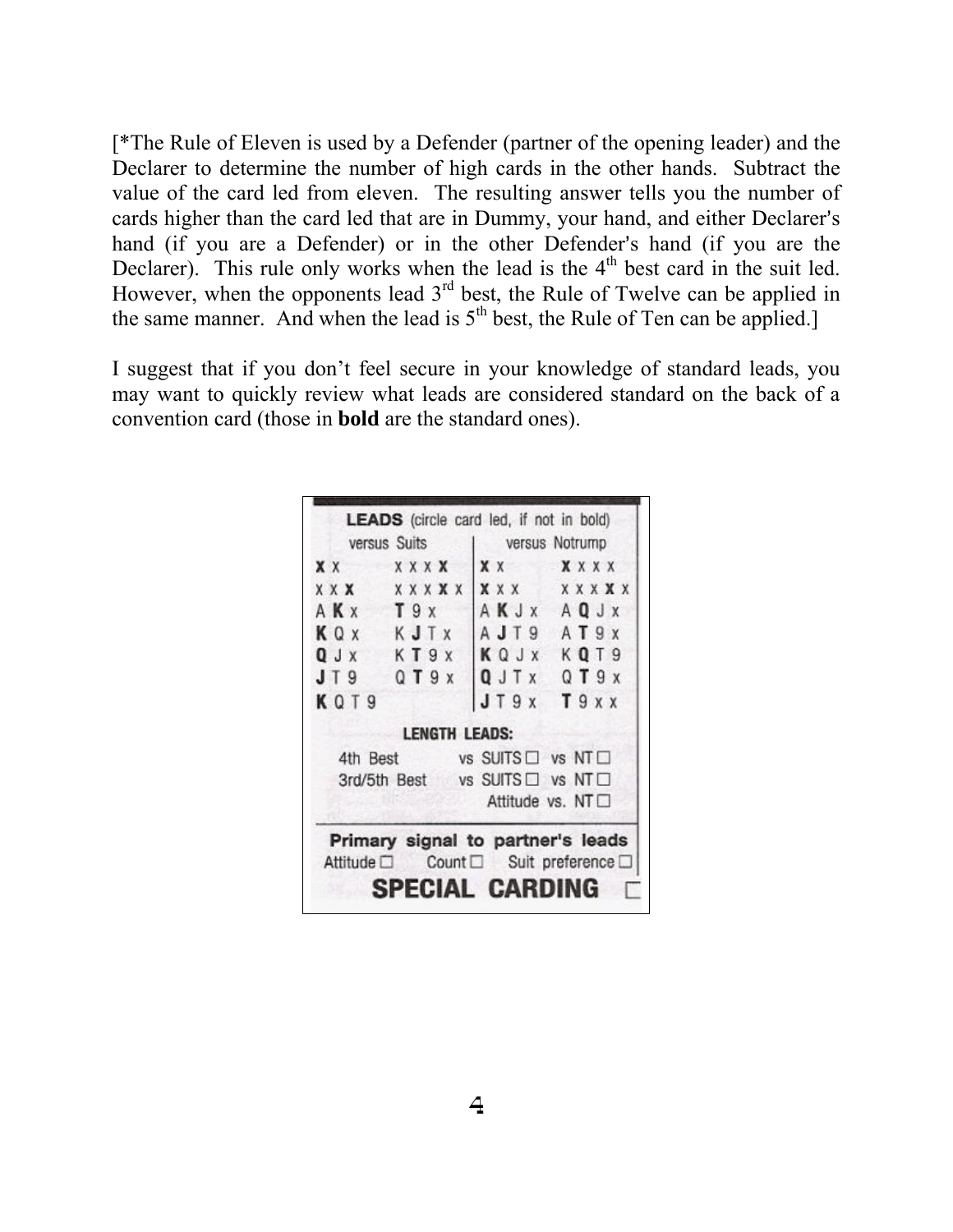Part II – Opening Leads versus Suit Contracts

 Perhaps the most difficult aspect of bridge is defense..... but it can also be fun! Many players become adequate bidders by simply learning the point count requirements for various bids; others find that playing the dummy becomes easier with practice. For some reason the declarer-play aspect of bridge gets far more attention than defense does. But, since it's likely that in good competitive games, you'll be defending approximately 50% of the time, it's worth your efforts to learn how to do it well. Knowing the fundaments of LSD (Leading, Signaling and Discarding) is extremely important to being able to defend to the best of your abilities. But as I have mentioned before, knowing the rules is one thing; knowing how to apply them logically and with good judgment is essential to good bridge and requires THINKING. And whatever else you think about the game of bridge, it does require THINKING.

As we continue to discuss the L of LSD, the first and most important thing that the opening leader must do is to determine the selection of the suit to be led. Once again you must have listened to and remembered the bidding before making that choice. The following are some considerations:

(1) Lead partner's suit if he has bid unless you have a solid sequence of your own and an entry. Example: KQJxx with side Ace.

(2) Lead from AKx, AK, KQ, KQx, QJ10 or similar strength holding in an unbid suit.

(3) Lead from a sequence in preference to  $4<sup>th</sup>$  best (or  $3/5$ ) if both suits are unbid.

(4) With length in the trump suit, lead from length in a side suit, not from shortness. For example, against a 1 $\blacklozenge$  - 2 $\blacklozenge$  - 4 $\blacklozenge$  auction, holding  $\blacklozenge$ K964  $\blacktriangledown$ K8643  $\bigcirc$ Q2  $\bigcirc$ 54, lead the  $\vee$  4 (or the  $\vee$  3 if you play 3/5). The idea is to force declarer to trump so that you will soon have as many or more trumps than he has.

(5) If there are two unbid suits and you hold the Ace in one of them, lead the other suit. Ace-leads make it too easy for declarer.

(6) Lead trumps (small from two or four small, middle from three small) when: (a) The bidding indicates that declarer intends to ruff in dummy.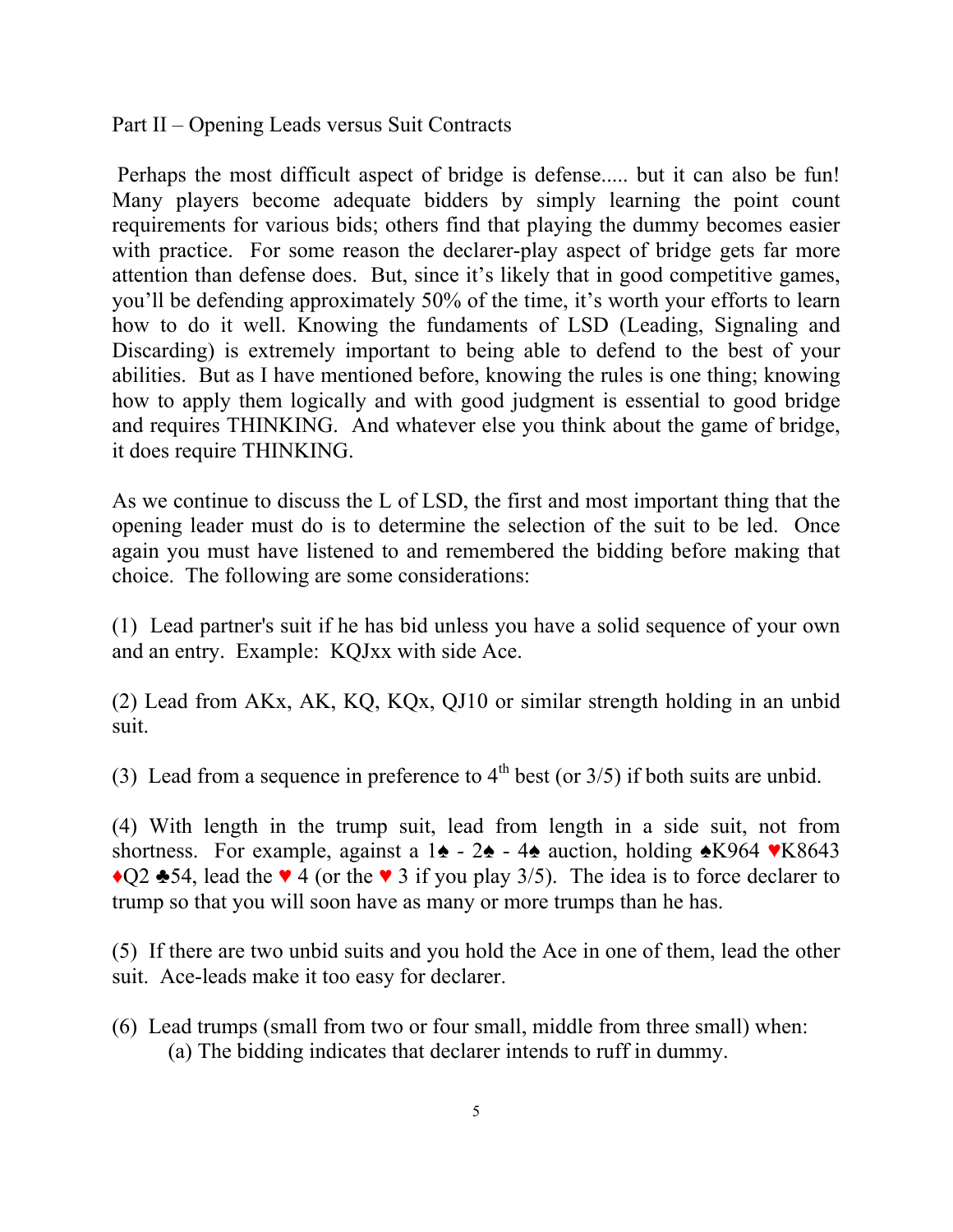- (b) Partner has passed your takeout double.
- (c) Declarer has bid two suits, one of which you are strong in and the other becomes the trump suit.
- (d) You and your partner have most of the high cards and the opponents are sacrificing.

(7) Lead a short suit (singleton or doubleton) when you have a trump entry and a reasonable chance to get a ruff. For example, after an auction of 1♠ - 2♠ - 4♠, from ♠A32 ♥K1065 ♦Q986 ♣76, lead the seven of clubs. Since you're going to get in with the Ace of trumps, you may be able to get a club ruff.

(8) Since the opponents have stayed away from notrump, give consideration to leading the unbid suit even if you would be leading from a combination that you wouldn't generally lead from.

(9) Make a passive lead when you are faced with a collection of unpleasant choices from which to lead and the bidding has been uninformative. This will avoid giving the declarer a free gift.

(10) When you have a choice of leading from two unbid suits of approximately equal strength, leading from the longer suit is safer, but leading from the shorter suit, while more aggressive, is more likely to establish tricks for your side. For example: leading from Qxxxx is safer than leading from Qxx.

(11) Play a forcing game (leading good tricks to force declarer to ruff) when you are long in trumps as you may cause declarer to lose control.

There's also a list of leads to avoid:

(1) Avoid leading suits the opponents have bid unless you have a sequence.

(2) Don't lead Aces as they were meant to capture Kings and Queens, not two's and three's.

(3) Avoid leading suits that partner could have overcalled at the one level but did not.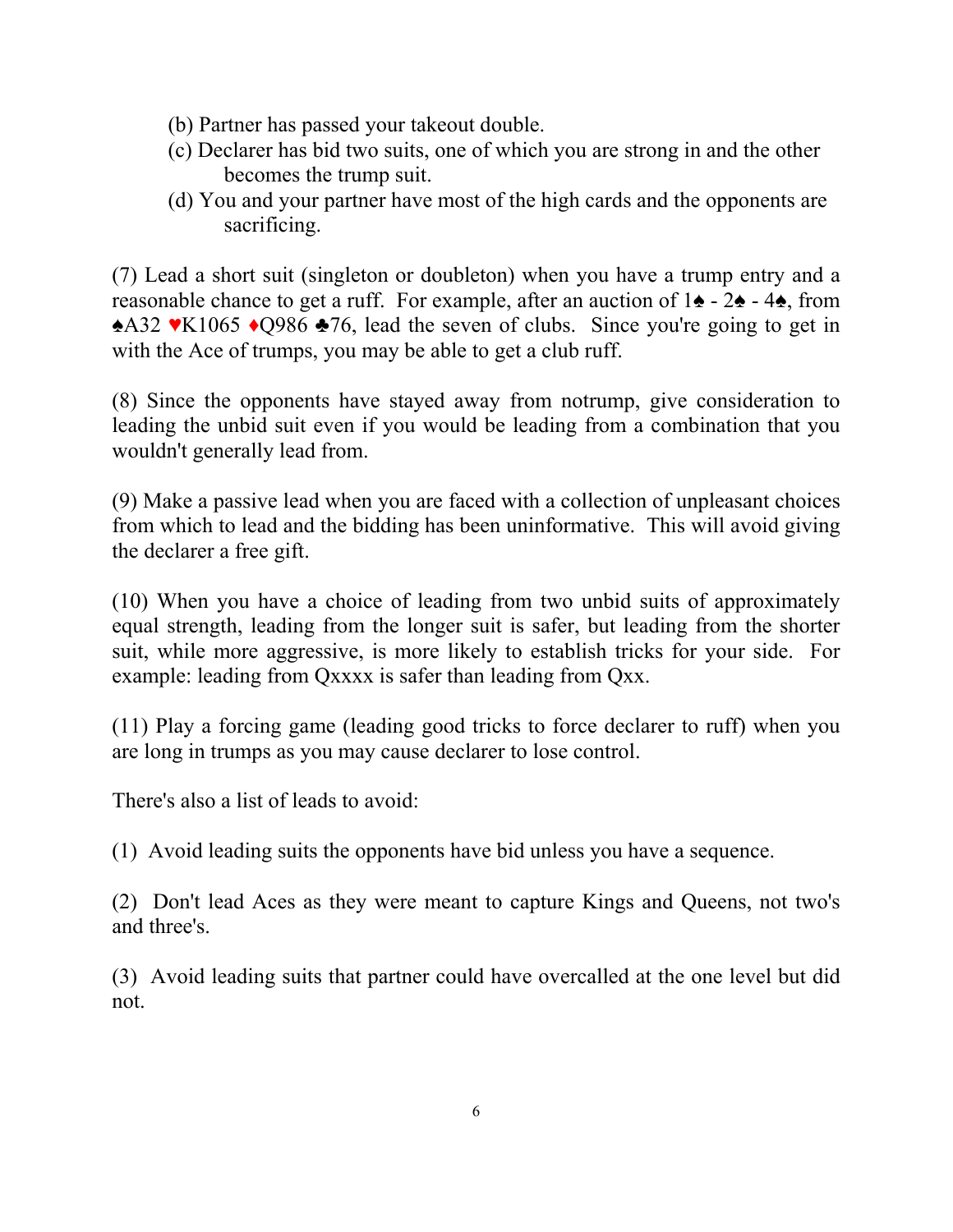(4) Don't be hesitant to lead  $4<sup>th</sup>$  best (or  $3/5$ ) from an honor such as the King. Whoever said, "don't lead away from a King" doesn't do very well at defending. It's also permissible to lead away from Queens and Jacks. It's very hard to develop tricks for the defensive side if you don't take some risks.

(5) Don't lead a trump just because you're in doubt....in spite of what you have heard. Don't lead a trump when you are very long in declarer's side suit as partner will need his trumps to overruff dummy. And usually it's not the best idea to lead a trump from a holding that is likely to cost a trick.

The following hand from a recent team game is an example of when it's right to lead trumps and when it's right to lead your suit in an attempt to shorten declarer's trumps:

|                            | North                    |                             |
|----------------------------|--------------------------|-----------------------------|
|                            | $\triangle$ QJ1095       |                             |
|                            |                          |                             |
|                            | $\triangle$ Q974         |                             |
|                            | $\triangle$ AQJ6         |                             |
| West                       |                          | East                        |
| $\triangle$ 87             |                          | $\triangle$ AK42            |
| $\blacktriangledown$ KQJ73 |                          | $\blacktriangledown$ A10954 |
| $\triangle$ J862           |                          | $\bullet$ 3                 |
| $\, 108$                   |                          | 242                         |
|                            | South                    |                             |
|                            | $\triangle$ 63           |                             |
|                            | $\blacktriangledown 862$ |                             |
|                            | $\triangle$ AK105        |                             |
|                            | $\triangle$ K953         |                             |
|                            |                          |                             |

At our table I was South and we were defending 4♥X. I neglected to lead a trump (a heart) so we were minus 790. Our teammates at the other table defended  $4\triangle X$ by North and East neglected to lead a heart. Thus our teammates were also minus 790. Both defenders should have led the heart suit! In my case leading a heart (a trump) every time I was in would have lessened declarer's ruffing power by taking a trump from each hand on each lead. At the other table leading a heart against 4♠X would have forced declarer to ruff soon giving East more trumps (spades) than declarer.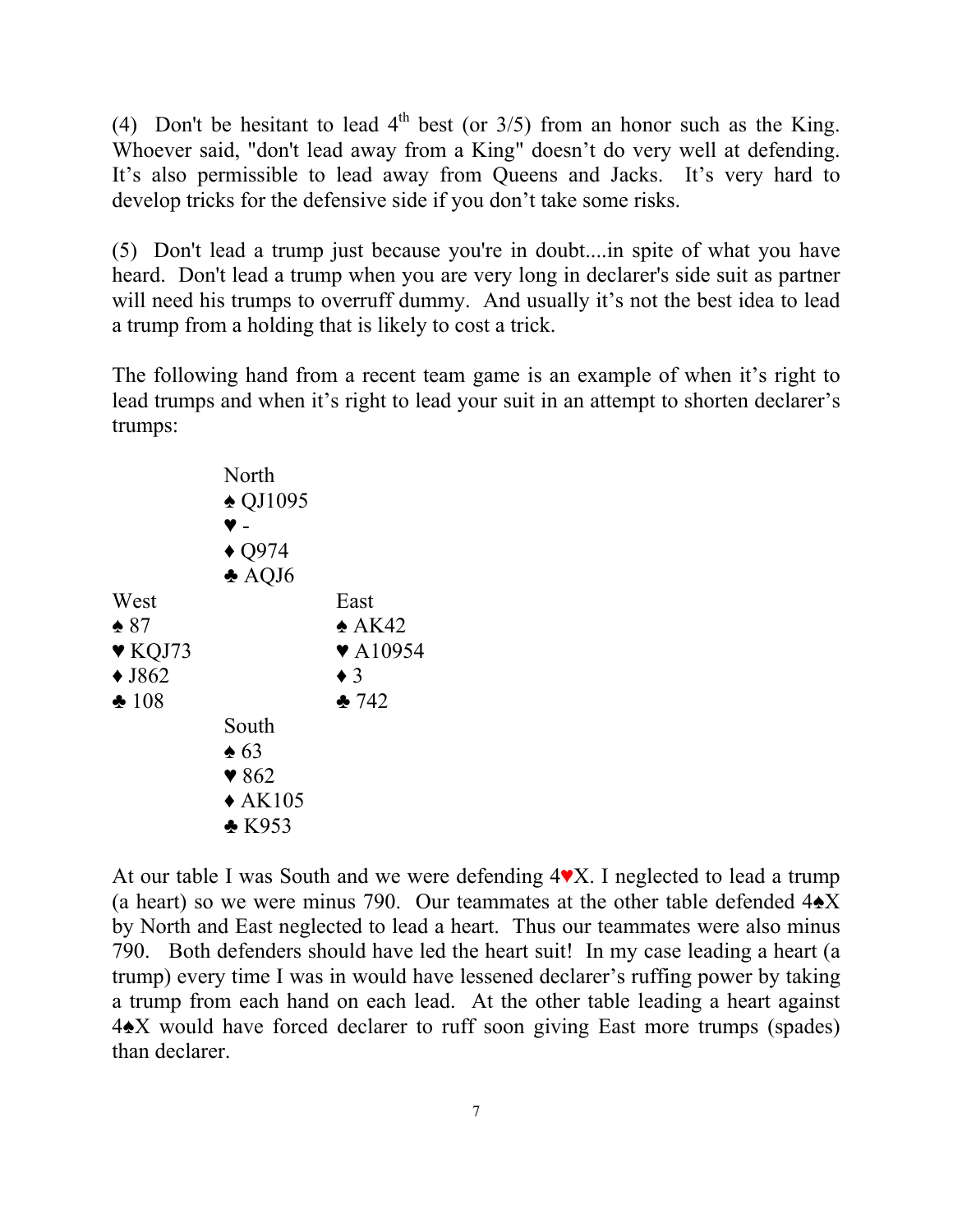## Part III - STANDARD OPENING LEADS versus NT Contracts

As a defender, you have your own objective and, hopefully, it is contrary to that of the declarer. Your objective is to take enough tricks to set the contract, or, if that appears to be impossible, to hold declarer to as few overtricks as possible. The defenders cannot see each other's hands so must take advantage of all the skills they can master in order to communicate with each other about the defense of the hand.

The first big advantage of the defenders is the opening lead. Opening leads can be a source of immense profit (or loss) as well as one of the most entertaining and challenging aspects of the game. Opening leads should be based upon what you have learned from the bidding and what you can see in your hand. Sometimes, the bidding will make it clear as to what suit to lead, other times you will have a clearcut lead in your own hand. The rest of the time you will have to make an intelligent guess. The most important point here is to listen to the bidding (or watch if you use bidding boxes). Without listening and/or watching you cannot begin to defend.

During the auction be attentive to what the opponents are telling you. Think about their hand and anticipate what you will lead if you become the opening leader. As a general rule, declarer will try to establish his longest suit in declaring notrump contracts; the defense will try to do the same and will generally begin by leading its own long suit. That's why, with nothing else to go by, against notrump contracts, an opening leader leads from length. However, if the opponents have vigorously bid your longest suit, you should probably select some other opening lead.

If partner has bid you should probably lead his suit. Perhaps Alfred Sheinwold said it best: "there are only two acceptable excuses for not leading the suit your partner has bid: having no cards in the suit, and sudden death."

Often the opponents' bidding will point out their weak spots, their distribution, and their strengths. But one must be listening to hear the information that is passed. In addition, the strength of one's own hand and the strength of your own suits provides valuable information about opponents' and partner's hands.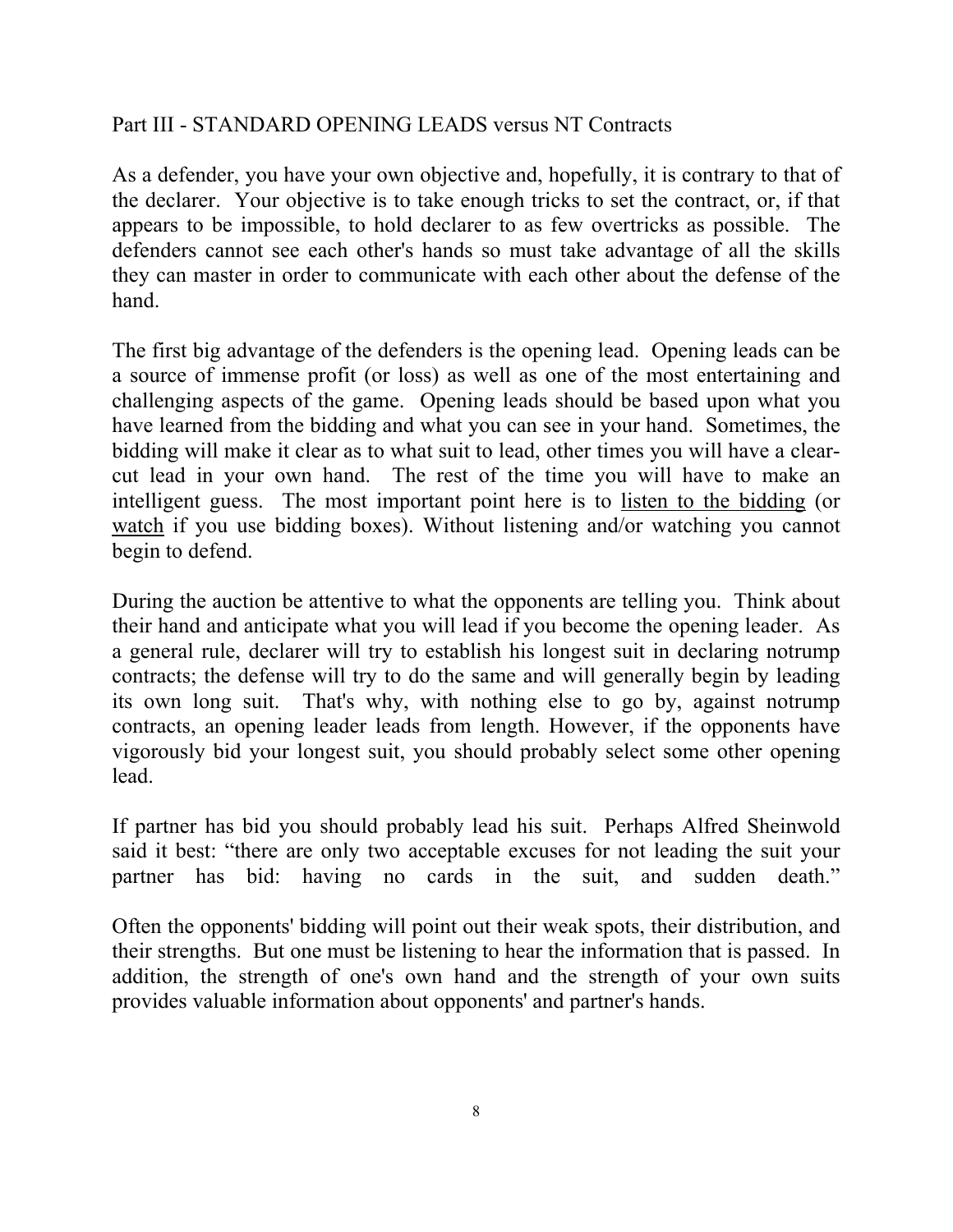(1) The normal lead when leading from length (a suit of four or more cards) is  $4<sup>th</sup>$ best. Fourth-best means the  $4<sup>th</sup>$  card down from the top. There are some who prefer the 3/5 leads versus NT as well as against suits, but that is rare. 3/5 or  $3$ /lowest leads mean  $3<sup>rd</sup>$  card down from a suit with an even number of cards and  $5<sup>th</sup>$  or lowest from a suit which is at least five cards long and contains an odd number of cards Generally, the  $4<sup>th</sup>$  lead (or 3/5) will be from an honor (A,K,Q,J,or 10), but if you have outside entries and would like to have your suit returned, it is permissible to lead  $4<sup>th</sup>$  (or  $3/5$ ) from four or five small cards.

If faced with a choice of suits to lead, consider leading a major suit if one hasn't been bid or indicated in the auction. As partner of the opening leader, be sure to apply the Rule of Eleven to the opening lead. (See last month's article for more on Rule of Eleven, etc.) Note: Some partnerships prefer to play attitude leads versus NT contracts which means that they lead their lowest card regardless of how many cards they have in the suit. They are not showing any certain number of cards in the suit but are indicating that they want it returned. In my estimation this method is for those who prefer to play by rote and don't want their partner involved in analyzing the hand.

(2) The first exception to the  $4<sup>th</sup>$  or 3/5 lead is when your holding in the suit to be led is headed by at least a three-card sequence, in which case the top of the sequence should be led (Example: QJ1032). Sequence leads are usually better than fourth-best leads so a four-card suit headed by a three-card sequence is often better than a longer suit without a sequence (Example: QJ103 versus 108654). Sequence leads also apply when the third card in the sequence is missing by one spot (Example: QJ93).

(3) A second exception to the  $4<sup>th</sup>$  or 3/5 best lead occurs when the suit to be led is comprised of honors of which two are touching. In this case the standard lead is the top of the interior sequence. For this consideration, the nine is an honor. The standard lead is underlined in the following examples: (a) AJ109 (b) KJ109 (c) A1097 (d) K1097 (e) Q1098 (f) K109.

Note: Many bridge players have adopted non-standard leading methods such as Journalist where the lead of a Jack denies a higher honor in the suit and the lead of a ten indicates an interior sequence and shows the Jack and one honor higher than the Jack. It is always wise to check the back of the opponents' convention cards in order to be aware of their leading and carding agreements.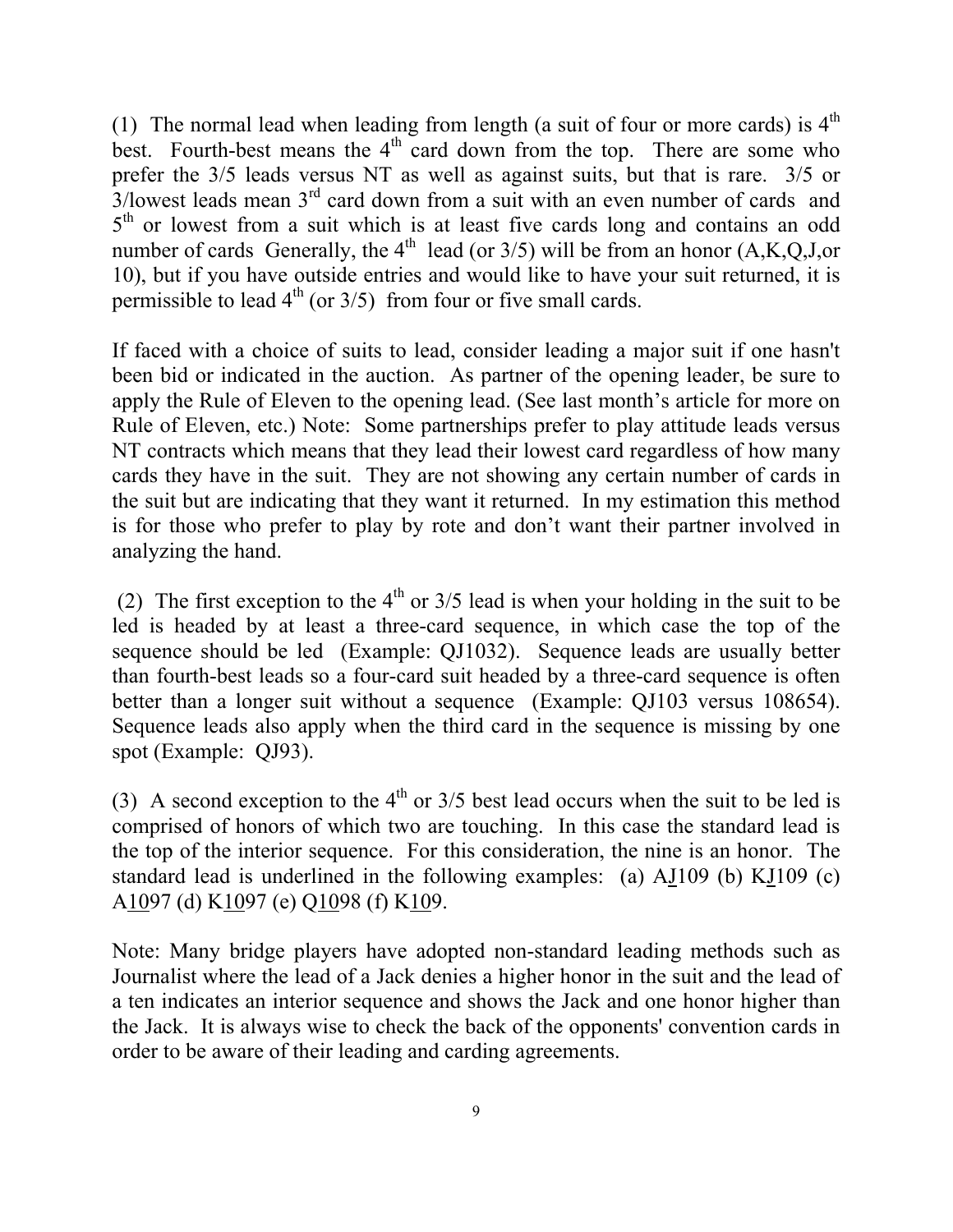(4) If the bidding has made it illogical to lead your four-card or longer suit or if partner has bid, it may be necessary to lead from a three-card suit. Different rules apply in this case. Now, from two touching honor cards, it is proper to lead the higher one. (Exception: lead the King from AKx). Again, the nine is considered an honor card. The proper lead from the following combinations is underlined: KQx, QJx, J10x, 109x. If you have three cards in the suit to be led and that suit is headed by either one honor or two non-touching honors, it is proper to lead your lowest card. For example, from Q104 or from K54, the proper lead is the four. (Exception: from Axx in partner's bid suit, do not underlead the Ace as it will only confuse partner.)

(5) If you have three small cards in the suit to be led, lead the top card. This is called the "top of nothing" lead. Examples are the 8 from  $842$ , or the 9 from  $975$ . Also, lead the top card from a doubleton, as the 7 from 76 or the 8 from 84. The way that partner can tell the difference from these two holdings is the card played the next time the suit is played (provided they are watching the spot cards). If the lead was "top of nothing" from three small cards, it is important to play the next card down the second time the suit is played and not the lowest card as that is the card played per force with an original doubleton holding.

Note: While some of you may think that MUD (Middle, Up, Down) is a good idea for leading from three small, remember that partner can't tell that you're not leading from shortness until you've played the second card which is the same situation as when leading top of three small.

(6) When leading from four or more small cards, the recommended lead is either the top card or the one beneath it. For example, from 97543, lead the second highest card, the seven, as the nine may be too valuable a card to part with. But with 76432, lead the top card, the seven, as the seven and the six are equals. As indicated earlier, it is permissible to lead fourth-best from these holdings, but expect partner to play you for an honor and to return the suit when on lead. And whatever you do, don't lead the second highest when the two highest cards are touching spot cards!

(7) Unless there has been a preemptive bid or some kind of clear-cut indication that either the declarer or the dummy has a long running suit, an Ace lead against notrump shows a powerful suit. Examples: AKJ1076 or AQJ105. In response to this opening lead, the partner is obligated to clarify his holding in the suit by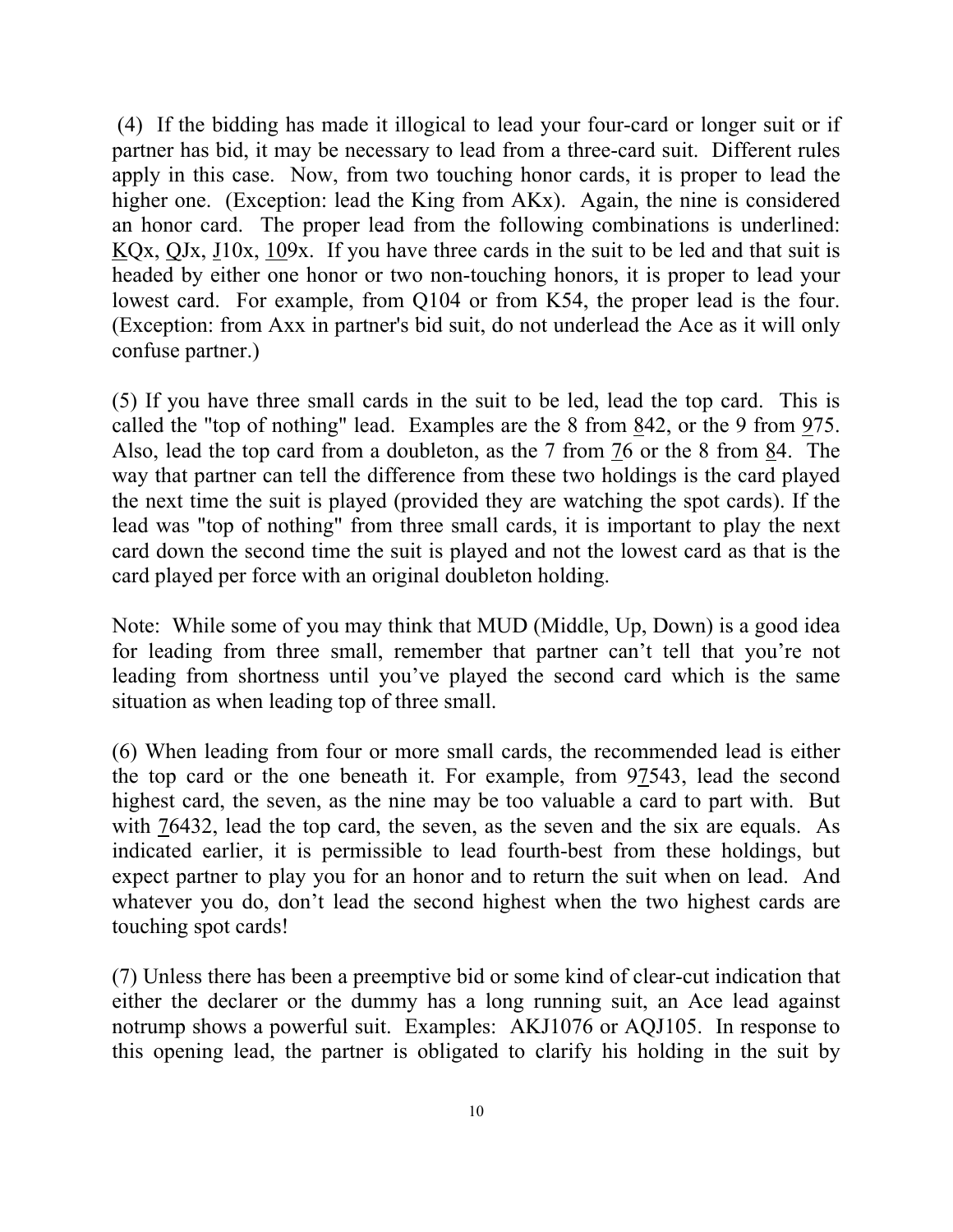playing any honor above the Ten that is held in his hand, or without an honor, by giving count in the suit so that the opening leader knows whether the suit will run.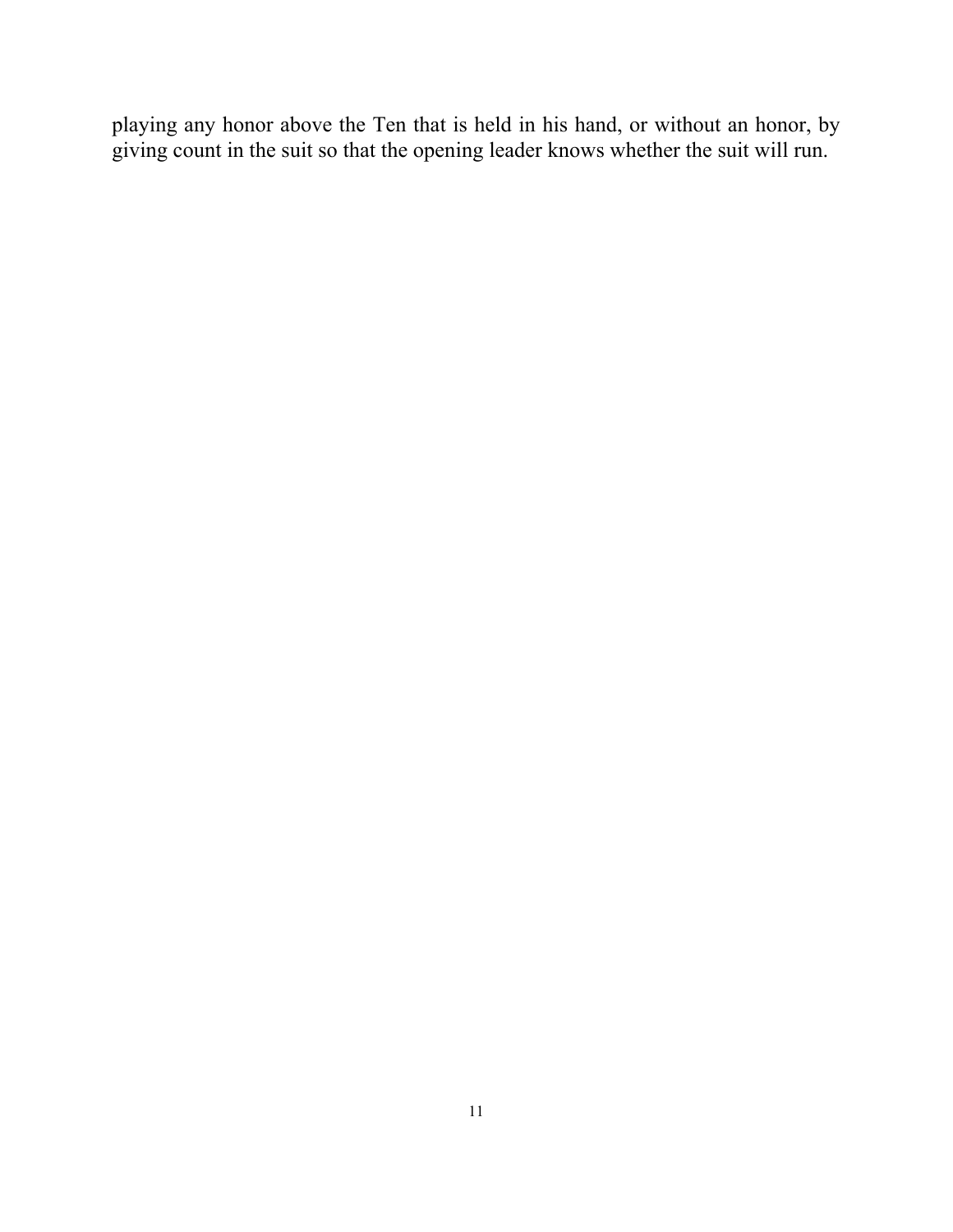Part IV – Third Hand Play

Partner leads before he/she gets to see dummy. However, the Third Hand gets to see dummy first before he/she plays to Trick 1. If you are that Third Hand person, before playing, take the time to review the auction (if necessary) and think about partner's lead (and partner's hand) and also think about what declarer's hand might be. Do not play until you have decided what the lead is about.

When partner leads a small card, unless the dummy and/or the bidding dictates otherwise, it is proper to assume that the lead is small from an honor  $(3<sup>rd</sup>, 4<sup>th</sup>)$ , or  $5<sup>th</sup>$ depending upon your agreement and what partner's holding is). Thus your first possible choice is to win the trick if possible by playing "third hand high". Have you heard that someplace before? If you can't win the trick or partner's lead is an honor that might win the trick or declarer plays a card from dummy that is higher than any cards you have in that suit, you have some obligations. In order of importance, your priorities are as follows:

Signal Attitude by playing a spot card that indicates whether or not you like the lead. Playing standard carding a high spot card indicates a desire for continuation of that suit, but playing UDCA (upside down carding) a low spot card asks for continuation. Usually this attitude signal occurs when dummy wins the trick or when partner leads a high card that is likely to win the trick. Remember to apply the Equal Honor Rule which states that whenever partner leads an honor card, you should signal you like the lead to tell partner that you have an honor of equal value in his suit.

Give a Count signal if your attitude is obvious by your failure to play higher than dummy. Playing standard carding high-low in a suit shows a even number of cards and low-high an odd number of cards but playing UDCA high-low shows an odd number of cards and low-high an even number of cards.

In some situations it helps the defense if you can give a Suit Preference signal; an example would be when partner leads an honor and there is a singleton in that suit on the dummy. Normally suit preference signals are the same regardless of whether you are playing standard carding or UDCA......a high card in the suit played shows something in the higher ranking outside suit while a low card shows something in the lower ranking outside suit.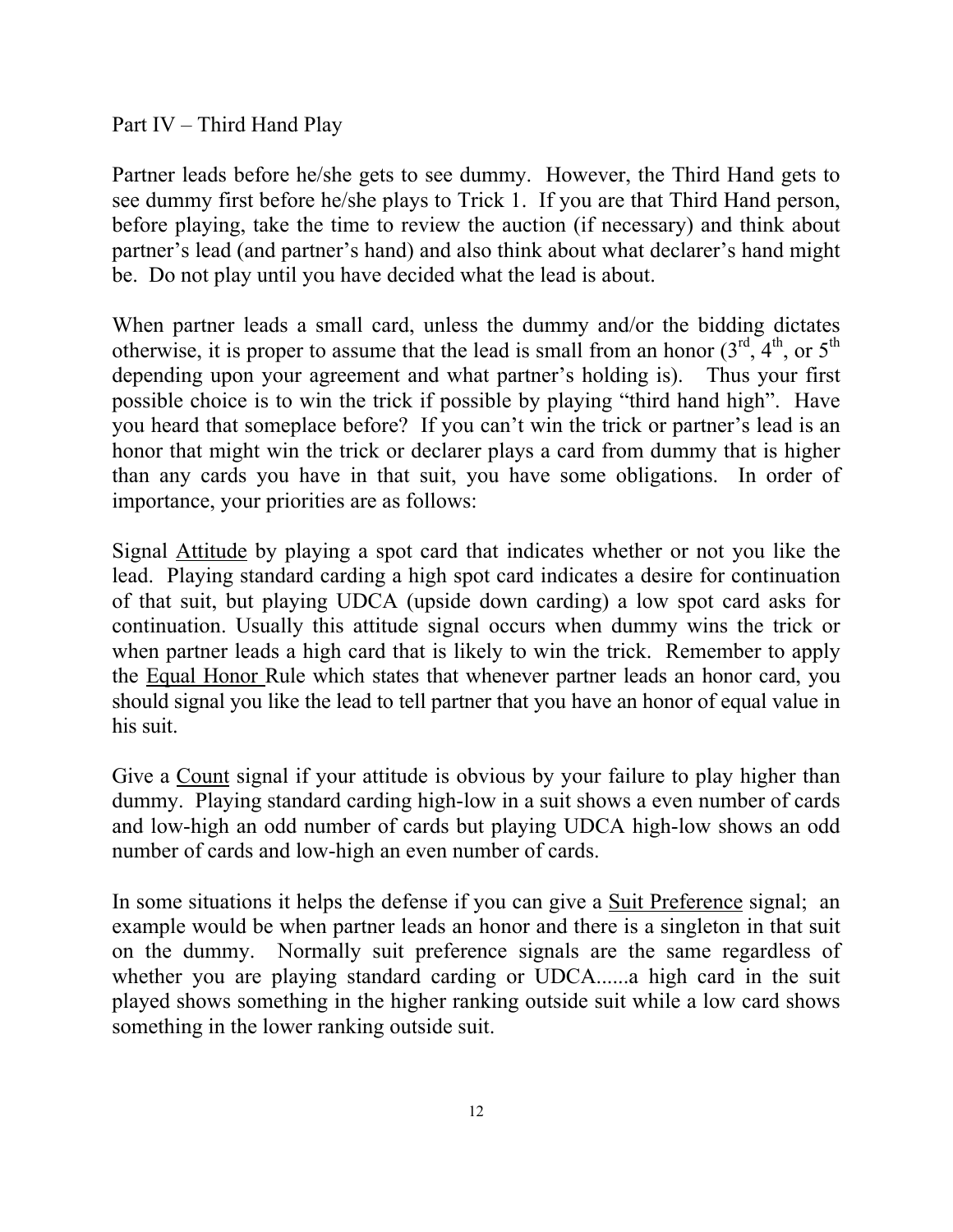The third hand's responsibility does not end with the selection of the proper card to play at trick one. If he retains the lead or gains the lead later and wishes to return partner's suit, it is important to know which card to return. When you are left with exactly two cards in the suit that partner led, you should return the higher of the two. If you should happen to have four cards in partner's suit, the proper return card is fourth best unless it would block the suit. This carding is an application of present count.

If you have determined that partner led his  $4<sup>th</sup>$  best card (or  $3/5$  as the case may be), use the appropriate rule to help determine partner's holding in that suit. The Rules of Eleven, Twelve and even Fifteen often apply regardless of whether you're defending a suit contract or a notrump contract.

When partner leads a small card and you determine that it's low from an honor (based upon dummy's cards, your cards, and the bidding), the rules change when there is an honor in dummy. When dummy has one honor card and third hand has a higher honor, third hand should normally save his honor unless dummy's honor is played. If third hand has a high spot card (nine), it can sometimes be played if the honor is not played from dummy. An important exception to this rule is that when third hand has the Ace and dummy has the Jack or the Ten, the third hand should play the Ace.

It is very important to take the whole hand into consideration before finessing your partner's opening lead. Instead of memorizing rules, try to apply guidelines in order to determine whether to play the honor or a high spot card.

When partner leads an honor against either a suit or a notrump contract, the third hand must be alert as there are various overtaking and unblocking plays that must be considered. The third hand must be trained to overtake whenever he has the necessary spot cards and wants to ensure that the suit is continued. In addition, an unblocking or overtaking play tends to indicate an outside entry so that when the lead is gained by the third hand, there will not be any problems continuing the suit.

There are a few other considerations that will help the third hand to read partner's lead. Some of these we may have talked about when we discussed opening leads, but it won't hurt to remind third hand about lending tendencies, etc. (1) Since we generally don't underlead Aces against suit contracts, a 4<sup>th</sup> best lead will likely be from a King-high or Queen-high suit. (2) If it looks like the lead might be from a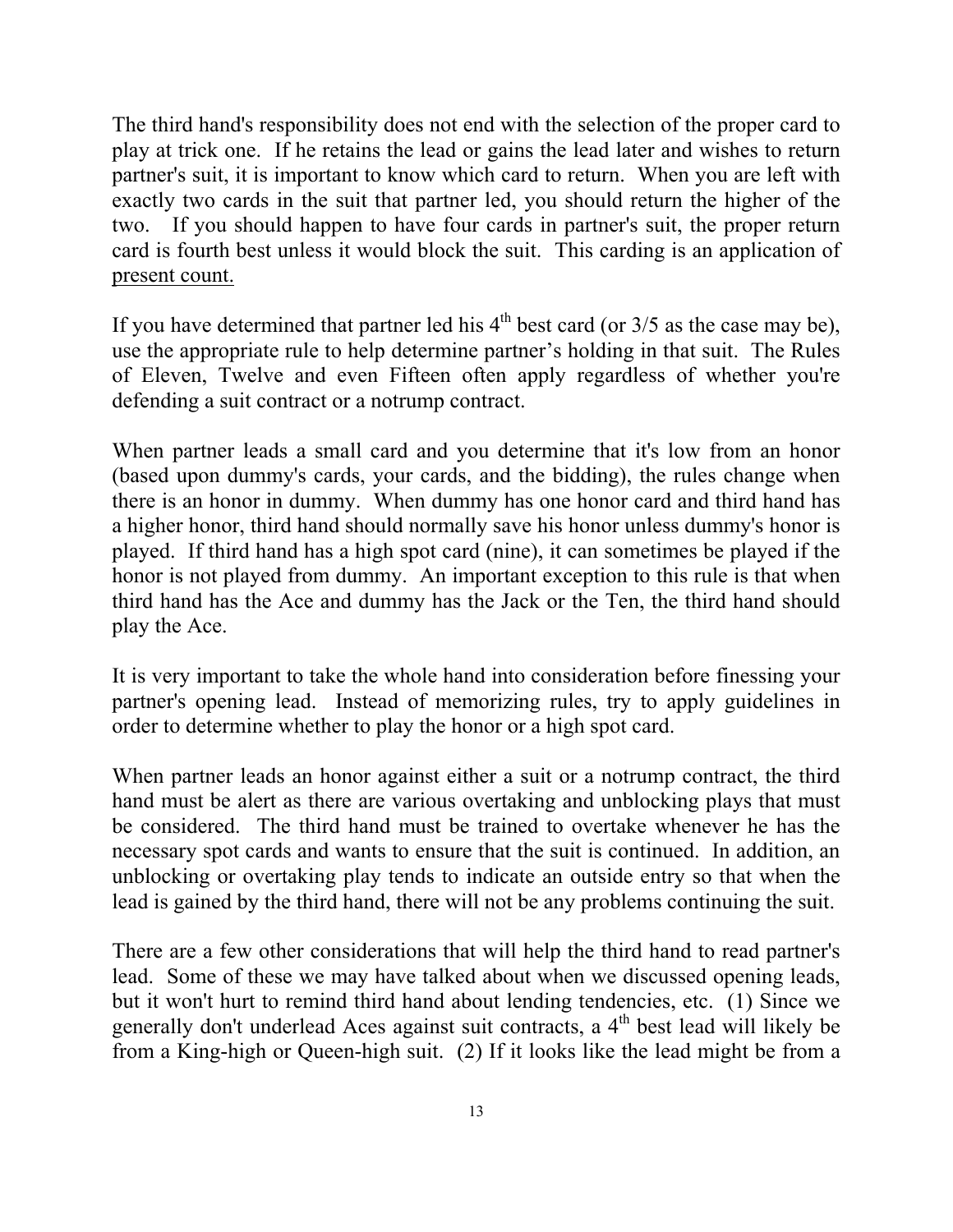suit headed by a Jack, it is more likely to be from a five card or longer suit since leads from Jxxx are considered undesirable. (3) When you or your partner is known to be long in trumps, partner is more likely to lead from length against suit contracts. (4) When partner and you have bid and raised a suit and partner leads another, he either (a) has the Ace of your bid suit, or (b) is leading a short suit and has trump control.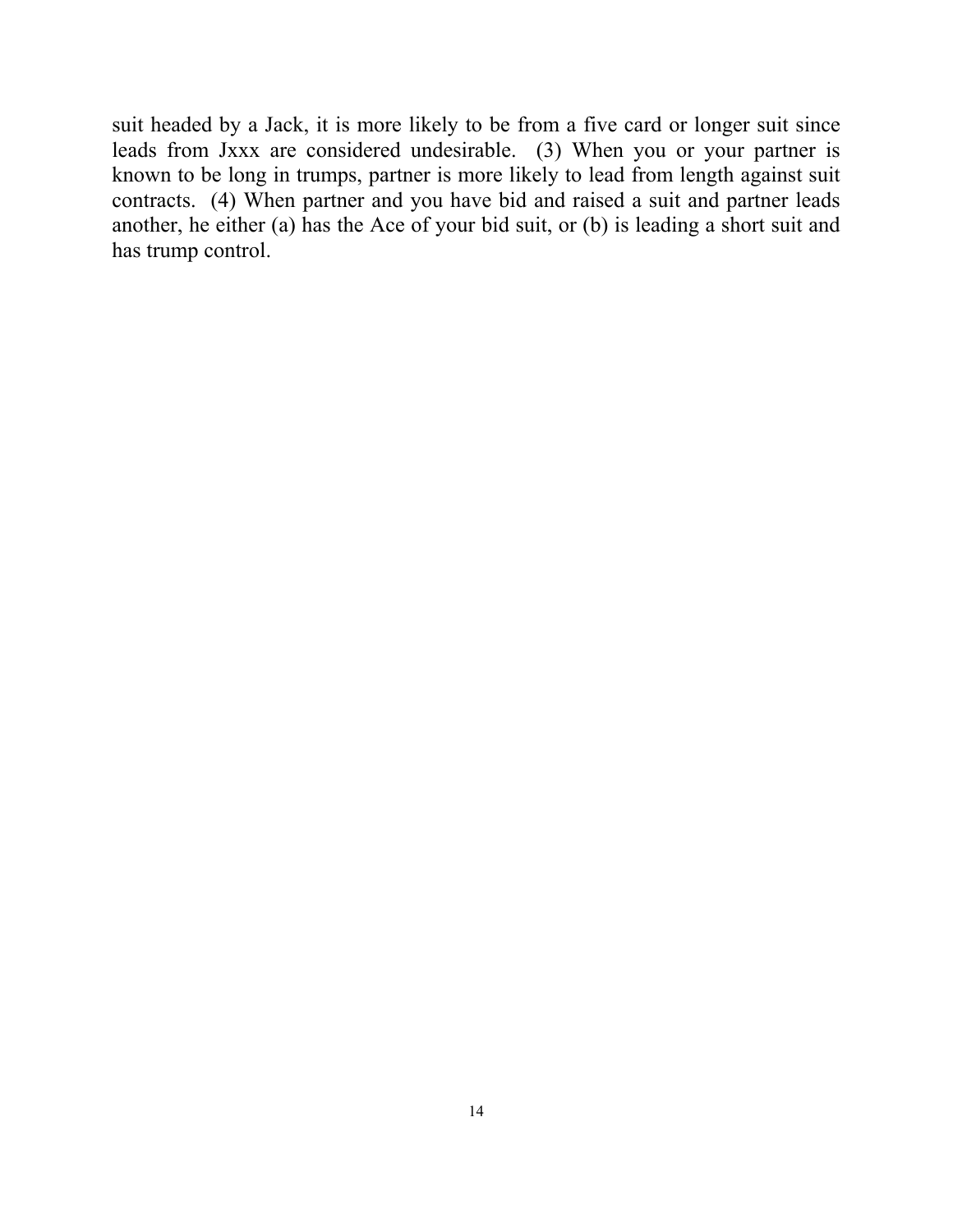## Part V - MORE SUGGESTIONS ON OPENING LEADS (I)

Continuing our discussion of LSD, we're still hung up on the L part...those opening leads. Obviously there's a lot to this subject or there wouldn't be so many books written on the subject. There's a great deal of satisfaction from making the "best" lead on a hand as it gets the defense off to it's best possible start. The following are some general overall tips.

1. When you lead a singleton against a trump contract, lead it with your left hand if right-handed but with you right hand if left-handed. This alerts partner to an unusual lead. (I'm joking folks!)

2. At matchpoints it is often tempting to lead an Ace against a small slam. Against 6NT, resist the temptation as the Ace is unlikely to go away. Against suit slams beware of leading an Ace when the opponents have not used Blackwood as one opponent is likely to be void.

3. If declarer makes a game try bid and dummy rejects the invitation, consider leading the suit in which the game try was made.

4. If you have opened the bidding and partner was unable to respond, avoid bidding a second suit unless you want partner to lead the second suit.

5. When the opponents have bid to a high level without a lot of high cards, lean towards leading a trump to cut down on the ruffing power of the two hands.

6. Try doubling an opponent's bid of an artificial suit or a second suit in order to get partner to lead that suit.

7. When partner is marked with length in the trump suit, try to make the declarer ruff in order to reduce his trumps.

8. Never lead a singleton trump

8a. There is no such thing as a rule that contains the word "Never" or "Always".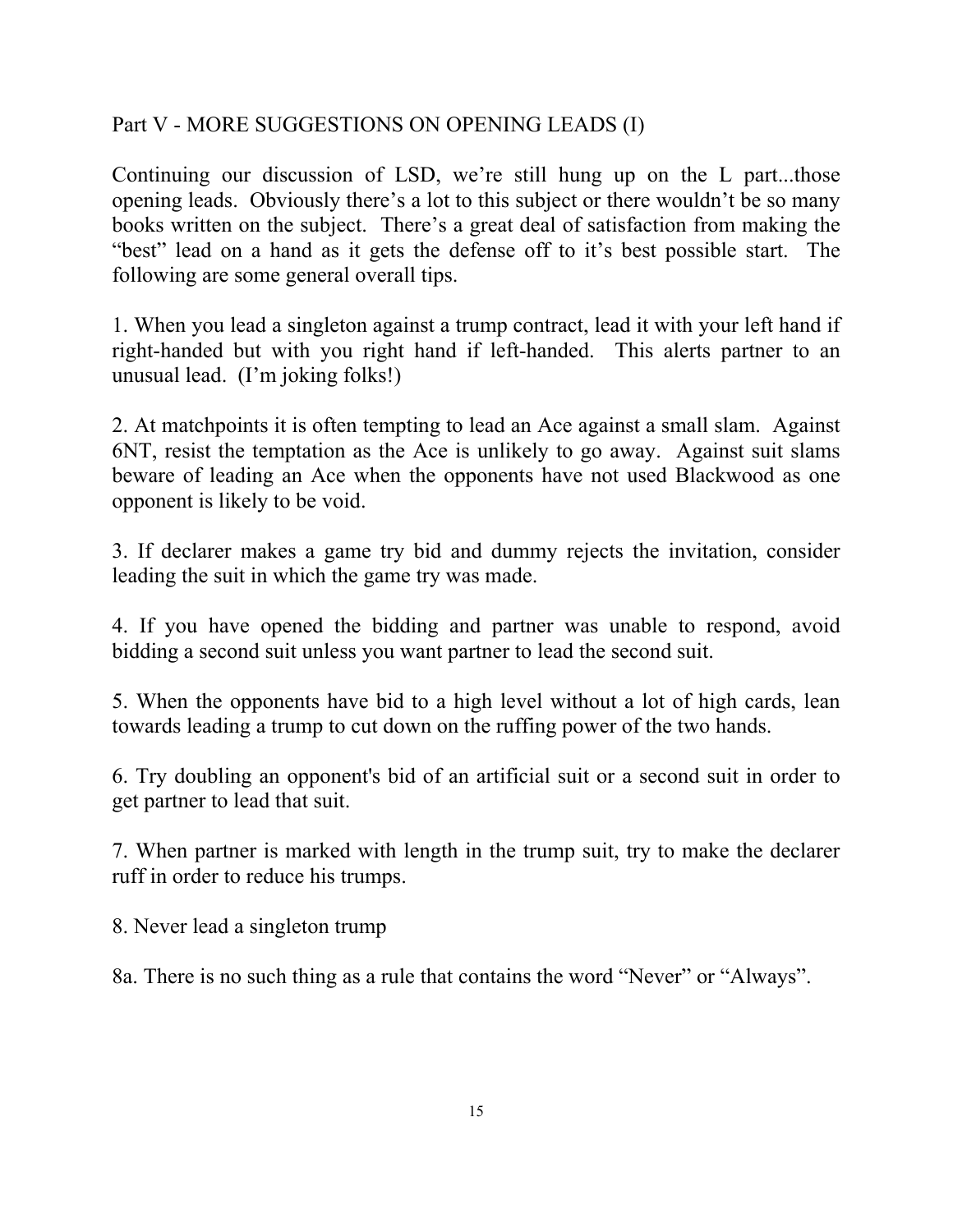9. Lead trumps against sacrifice bids.

10. Have a clear understanding of what a double of a splinter bid means. (Length, strength, lead-directing, sacrifice-suggesting?)

11. When in the auction you have shown a long suit (usually by preempting) and you also hold a void, try leading a suit preference card in your long suit so that perhaps partner can read it and give you a ruff. For example:

|                                          |               | Dummy                       |                                          |                     |
|------------------------------------------|---------------|-----------------------------|------------------------------------------|---------------------|
|                                          |               | $*AQ54$                     |                                          |                     |
|                                          |               | $\blacktriangledown$ AQ107  |                                          |                     |
|                                          |               | $\triangle$ AKJ7            |                                          |                     |
|                                          | $\clubsuit$ 7 |                             |                                          |                     |
| You                                      |               |                             |                                          | Partner (Dealer)    |
| $\triangle 1032$                         |               |                             |                                          | ♦9876               |
| $\blacktriangledown 54$                  |               |                             | $\mathbf{V}$ 3                           |                     |
| ♦-                                       |               |                             |                                          | $\triangle$ Q987432 |
| <b>*KQJ98542</b>                         |               |                             |                                          | A8                  |
|                                          |               | Declarer                    |                                          |                     |
|                                          | $\star$ KJ    |                             |                                          |                     |
|                                          |               | $\blacktriangledown$ KJ9862 |                                          |                     |
|                                          |               | $*1065$                     |                                          |                     |
|                                          |               | $*106$                      |                                          |                     |
|                                          |               |                             |                                          |                     |
| Auction: Pass Pass 4 <sup>2</sup> Double |               |                             |                                          |                     |
|                                          |               |                             | $5\clubsuit$ 5 $\blacktriangledown$ Pass | 6 <sup>4</sup>      |
|                                          |               |                             |                                          |                     |

Opening lead: ♣2

The two of clubs is a suit preference signal. You come to this conclusion because it can't be explained in any other way. Since all other interpretations are impossible so it must be suit preference. You might worry for a moment that if you return a diamond you might be giving up a trick, but this needs rethinking. If partner is really void, it is likely that Declarer will be able to get rid of that diamond loser on dummy's spades. Return a diamond and take your partner out of his agony.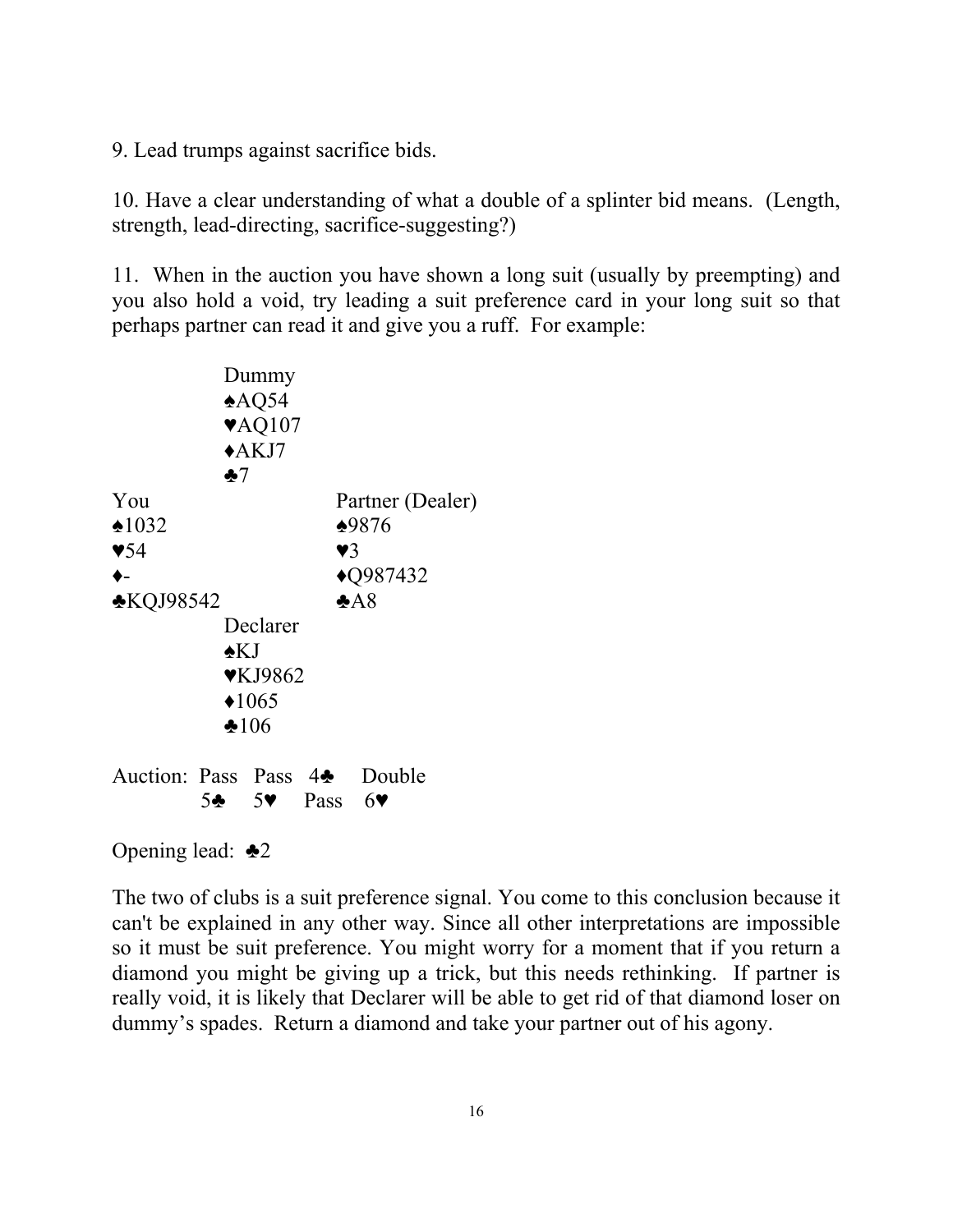#### Part VI - MORE SUGGESTIONS ON OPENING LEADS (II)

No discussion of opening leads is complete without mentioning some conventional leads that some partnerships employ. These should be clearly marked on the convention card so it's best to peruse it before commencing play.

Rusinow Leads. Instead of making standard leads it is possible to employ Rusinow leads**.** The principle behind Rusinow leads is simply the leading of the lower of touching honors. They are only used on the first trick against a suit contract in a suit that partner has not bid during the auction. It is uncommon to employ the Rusinow leads also against a No Trump contract since the purpose of the lead against a No Trump contract is entirely different in nature, but it is not illegal.

The main principles of the Rusinow leads are as follows:

1. Ace: this lead denies the King, except when holding the Ace-King as a doubleton.

2. King: this lead is from Ace-King or King Queen doubleton. The third hand should signal with the Queen or a doubleton in the first case or the Ace in the second case.

3. Queen: this lead is from King-Queen with length (KQx etc.). The third hand should normally signal with the Ace or Jack, but not with a doubleton if the dummy contains three or four small cards of the same suit. This may be to avoid a [Bath Coup](http://www.bridgeguys.com/BGlossary/BathCoup.html), whereby the declarer could possible be holding the Ace-Jack-x, and thereby cash two tricks.

4. Jack: this lead is from Queen-Jack.

5. Ten: this lead is from Jack-Ten.

6. Nine: this lead is from Ten-Nine.

Below is a success story for Rusinow leads: Playing Rusinow leads, West leads the ♠ King which East quickly identifies as a singleton or doubleton. East encourages and then overtakes West's ♠ Queen with his ♠ Ace, returning a third spade for West to ruff. The  $\blacktriangledown$  Ace is the setting trick. Playing standard leads East has to guess and probably will not overtake the ♠ Queen and give West a ruff.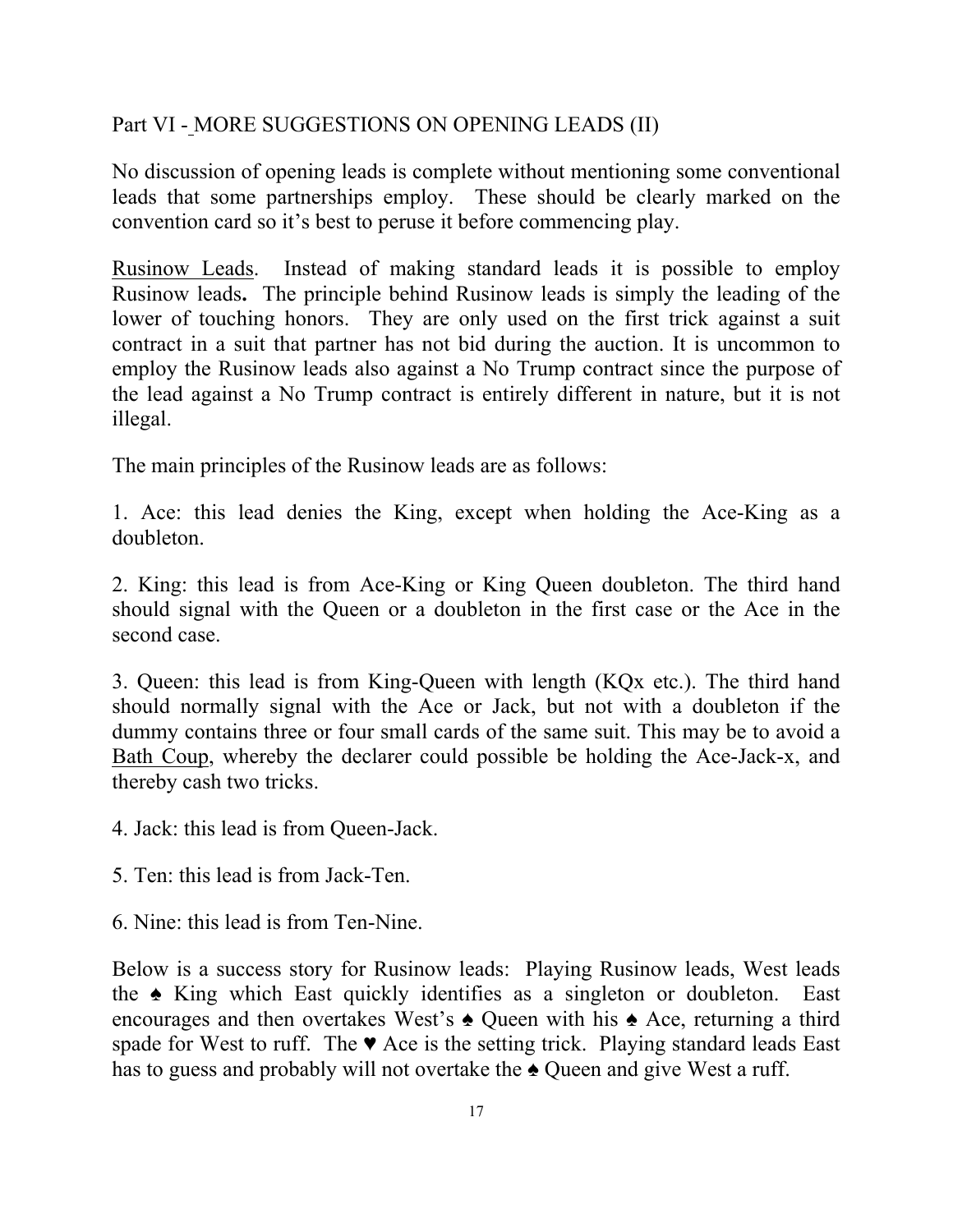|                                                                                    | North<br>$*972$<br>$\mathbf{V}$ KJ5<br>$*AKJ94$<br>$\clubsuit$ Q3                                |                                                                        |
|------------------------------------------------------------------------------------|--------------------------------------------------------------------------------------------------|------------------------------------------------------------------------|
| West<br>$\triangle$ KQ<br>$\blacktriangledown$ A4<br>$*1053$<br>$\triangle$ K87642 |                                                                                                  | East<br>$*A864$<br>$\blacktriangledown 86$<br>$*872$<br>\$J1095        |
|                                                                                    | South<br>$\triangle$ J1053<br>$\blacktriangledown$ 109732<br>$\triangleleft Q6$<br>$\clubsuit$ A |                                                                        |
| Auction:                                                                           | $1\bullet$<br>P<br>$2\bullet$ P<br>P<br>P                                                        | North East South West<br>$1\bullet$ P<br>$4$ $\blacktriangledown$<br>P |

Journalist Leads. In order to solve the ambiguity problem presented by the standard lead of an honor from an interior sequence, Journalist leads were invented. For example, the standard lead from KJ10x is the Jack but sometimes it's impossible to figure out if partner is leading the Jack from  $KJ10x(xx)$  or if he's leading the Jack from J109x(xx). Journalist leads of honors occur against NoTrump contracts as follows:

- 1. The lead of a Jack denies a higher-ranking honor.
- 2. The lead of a Ten promises the Ace, the King or the Queen.
- 3. The lead of a Nine promises the Ten or no higher-ranking honor or a doubleton.
- 4. The lead of an Ace shows AKJxx or AKQ10x or AK109x.
- 5. The lead of a King shows Ace-King or King-Queen.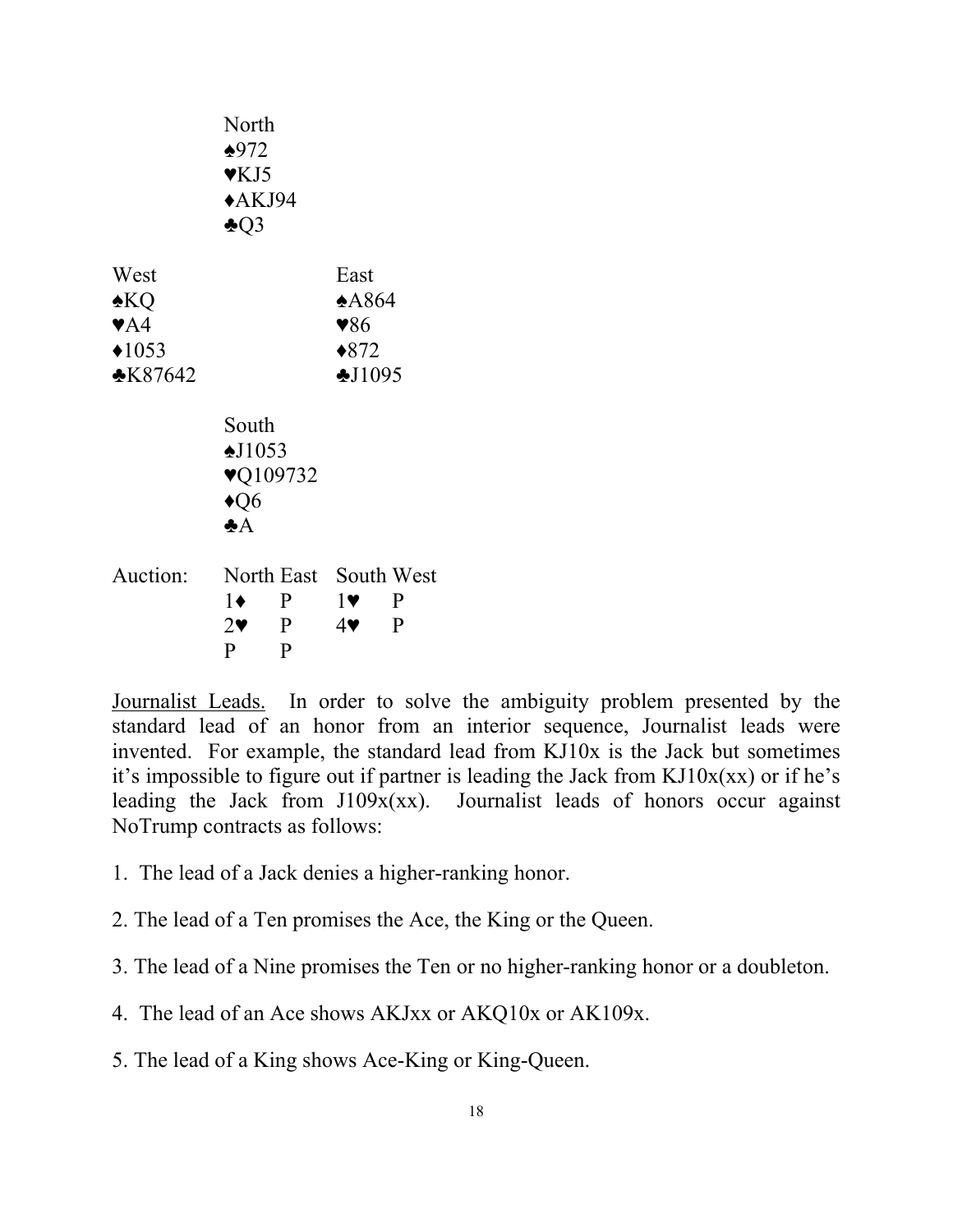6. The lead of a Queen shows QJ10 or KQ109 and requests unblocking the Jack when held.

Although Journalist leads usually apply versus NoTrump, they can be used against suit contracts. Here they work much like Rusinow in that the lead is the lower of touching honors. They also incorporate the idea of  $3$ /lowest spot card leads  $(3<sup>rd</sup>$ from an even number and lowest from an odd number).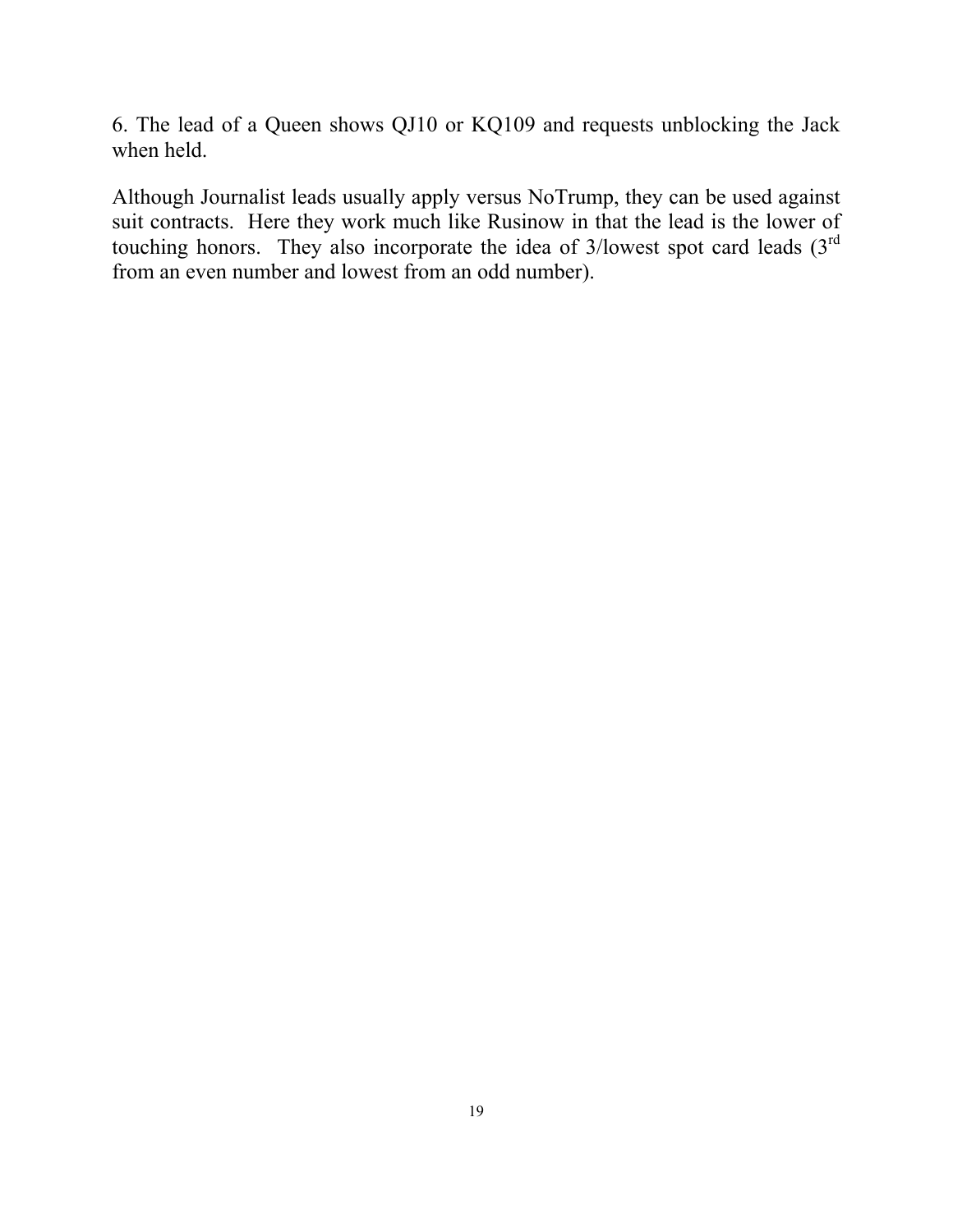Part VII - Signaling in General (or Time to Watch those Spot Cards)

Having made it through the L of LSD, it's time to dwell on the S or Signaling...and the things that can be communicated to partner by careful play of all your cards. Fasten your seat belts....we're in for a ride.

There are many ways to tell partner about your hand by your leads, plays or discards of a specific card or cards. These defensive signals have definite meanings and belong in every partnership agreement. While not perfect they are certainly far better than nothing. What follows is a short summary of the basic approach to signaling. While a partnership may use a different approach, all good bridge players should have a firm understanding of this basic approach.

All of the signals discussed here are legal ones and while there are several methods they are all used as a means of conveying information.

 In defending there are three basic signals that good partnerships use. They are (in order of importance): (1) the ATTITUDE signal, (2) the COUNT signal, and (3) the SUIT-PREFERENCE signal. Signals take place in three different circumstances: on partner's lead, on declarer's lead, and in discarding on a suit led by either partner or declarer. There is one overlying basic principle that applies in all three of these signaling situations. Always signal with the most extreme card (high or low) that does not sacrifice a trick.

The rules that follow deal with signaling in general and can be applied to either standard or UDCA methods.

1. When following to a suit or when discarding in a suit, the size of the spot card used to signal is relative to one's holding in that suit. For example: Holding AK432 the 4 is a high spot card, but holding 654 the 4 is a low spot card.

2. Signals are usually given with spot cards.....generally the two through the nine, but it is possible to signal with honors.

3. If you're paying attention and watching the spot cards a signal can usually be interpreted by using the bidding, by looking at the cards in dummy and by looking at the cards you hold.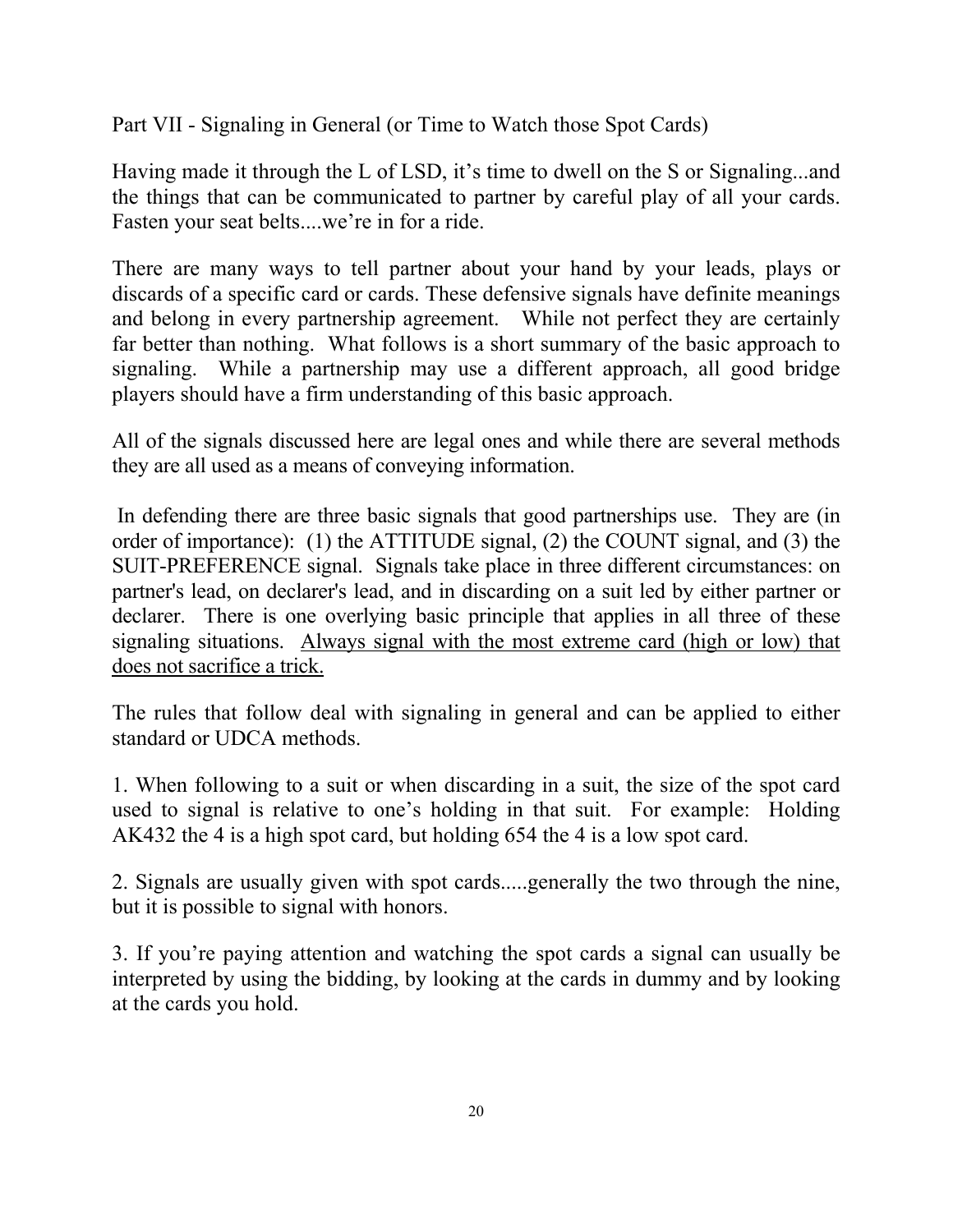4. It is sometimes necessary for partner to be able to make two signals in a suit in order to fully understand a signal.

5. Be aware that signaling often helps declarer as much as it does your partner so it may not be appropriate to signal with a strong defensive hand.

6. It is not mandatory to follow your partner's signals. Thinking is permitted.!

7. It is generally profitable to signal as much as possible against less experienced players.

8. It is strongly recommended to always signal attitude on the opening lead.

There are, of course, some rules that apply when signaling. Most follow those listed below. As you can see the rules change according to who initiated the play to the present trick.

1. When following to a suit led by your partner: (a) signal attitude with your first card, and (b) signal suit preference with your second card

2. When following to a suit led by declarer: (a) start to signal count with the first card, and (b) signal suit preference with the second card

3. When discarding in a suit not yet led: (a) signal attitude with your first discard, and (b) signal present count\* with the second card.

4. When discarding in a suit already led: (a) signal present count\*.

\*Present count can probably best be described as count according to what you have left in that suit. For example: If you started with the 642 of a suit which partner led and dummy won with you playing the 2 (standard count methods), the next time you play a card in this suit you would play the 6 as you have the 64 doubleton left.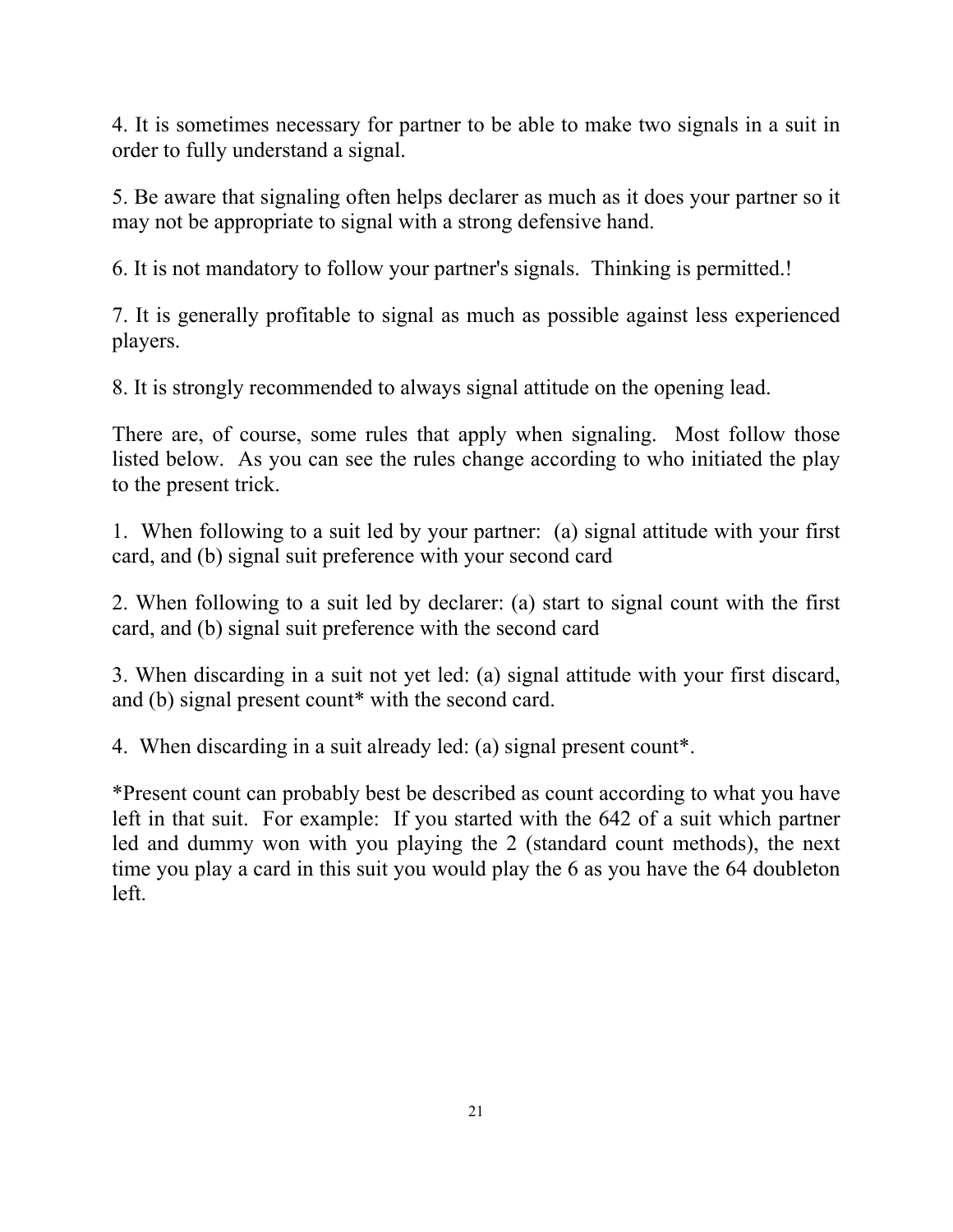#### Part VIII – SIGNALING – Attitude is Everything (Almost)

Signaling in bridge is the art of communicating with partner by the specific cards played and by the order in which they are played. More than any other aspect of bridge, defense is a partnership endeavor and it's very important that you and your partner send each other clues about the cards you hold. And smiling and frowning are NOT permissible methods.

Using standard methods the attitude signal is simply given as follows: a high card is encouraging while a low card is discouraging. The attitude signal applies primarily when partner is leading a suit but it can be applied (usually with negative inferences) when you are discarding. In general, a high card shows interest in the suit being played and asks for continuation of that suit, while a low card shows weakness in the suit and suggests a lead or interest in some other suit. If you've elected to play UDCA, the signaling cards are switched.....high card instead of low card and low card instead of high card.

It is important to understand that cards played in attitude situations do not carry suit preference significance.

In notrump contracts the most important defensive signal comes at trick one. For examples, when partner leads an Ace against a notrump contract, he wants to know one of two things. Does partner have the missing high honor in the suit, and, if not, how many small cards does partner have? In response to the Ace lead the third hand throws any high honor (Jack of better) or failing to have an honor, gives distributional count. (Count signals will be explained later.)

The lead of an Ace against a suit contract is far less common unless the partnership has agreed to lead Ace from Ace-King combinations. In fact, leading Aces from almost any other holding is helpful only to the declarer and should be avoided at all costs. However, if the partnership does lead the Ace from Ace-King, the partner of the opening leader should treat it like a King lead unless the King appears in the dummy.

Although the lead of a King is occasionally made from short suit holdings against suit contracts, against notrump contracts more often than not it is made from length combinations headed by KQJ or KQ10. Regardless, when a King is led, the opening leader wants to know whether his partner has a high honor---the Jack, Queen, or Ace.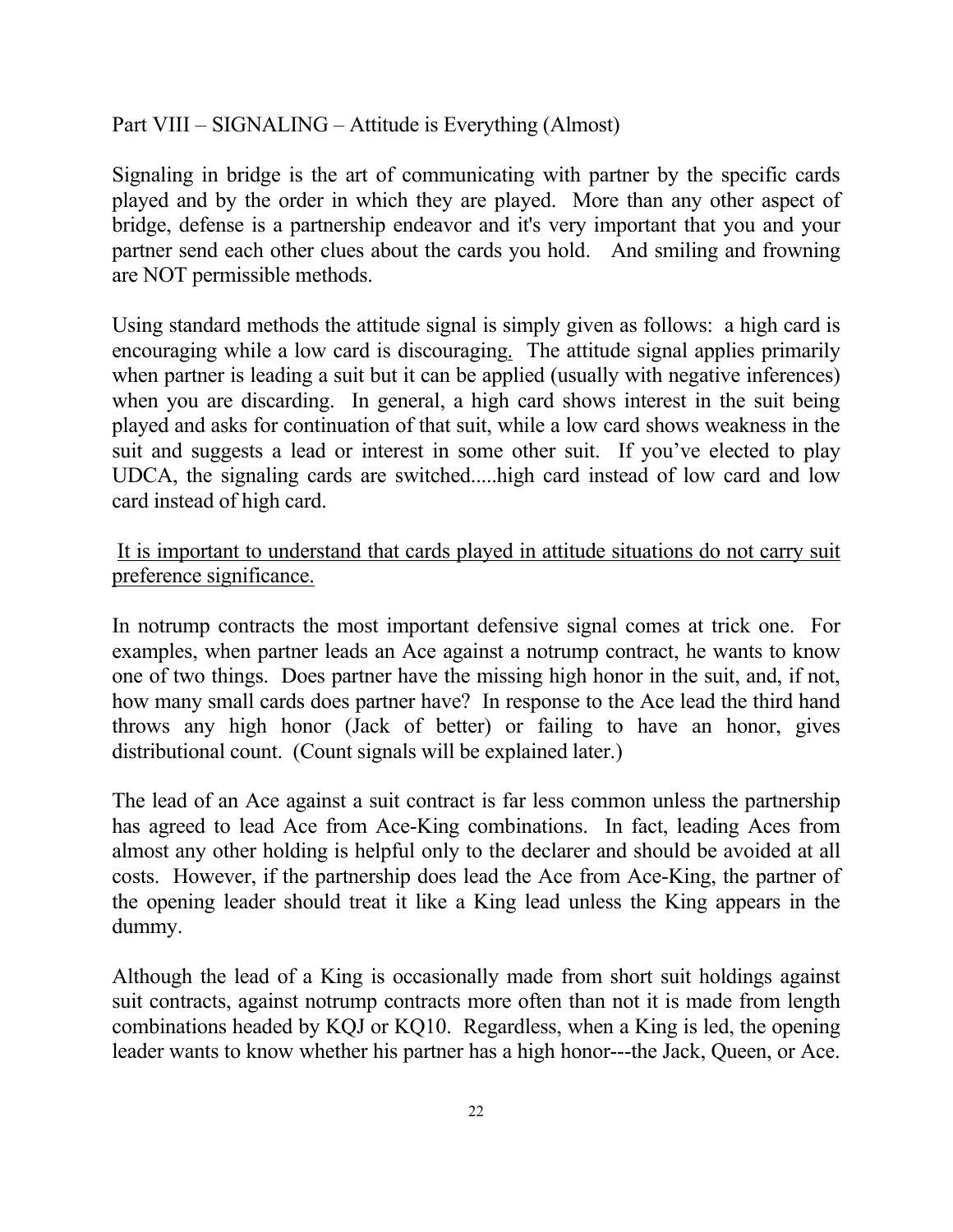If partner does have a high honor, he encourages; if partner does not have it, he discourages. (With the doubleton Ace, overtake and return the suit; with the doubleton Jack, unblock.) Generally, if the King lead holds, it is right to continue the suit by playing a second high honor. If the opening leader wants partner to play his highest remaining card the second time the suit is led, he should continue the suit with the lowest of his touching honors. For example, when leading from KQJ98, first lead the King, then the Jack so that partner knows to play the ten if he has it.

One holding that can be a problem if partner leads the King (or the Ace from Ace-King against suit contracts) is the QJ combination with or without small cards. The play of the Queen by the partner of the opening leader guarantees either the Jack or a singleton so that the opening leader can determine how best to continue the suit.

The lead of a Queen is similar to that of the King. All partner wants to know is whether or not partner has a high honor in the suit; in this case the significant honors are the Ace, King and Ten. The general rule, therefore, is to encourage if you have one of these cards and to discourage if you don't. With a doubleton Ace, King or Ten, the honor is played at once in order to unblock.

Since the lead of a Jack or a Ten can be made from either the top of a sequence or the top of an interior sequence, extra care must be taken in order to avoid confusion. If the missing honor cards are not visible in the dummy, the partner should play a missing honor or signal violently that he has one. If the dummy has one of the missing honors, the third hand should not play his higher honor until dummy's is played.

The proper card to play in response to an honor lead by partner can best be summarized by the Equal Honor Rule. This rule states that whenever partner leads an honor card, you should signal that you like it (positive attitude) to tell partner that you have an honor of equal value in his suit.

The lead of a low spot card is usually  $4<sup>th</sup>$ -best (or  $3/5$  is that is your choice). When partner of the opening leader protects partner by playing third hand high, signaling is not the problem. But when dummy wins the trick, the third hand should make an intelligent signal. If dummy wins the trick with an Ace or King, encourage only is you have a high honor (Queen or King), but if dummy wins the trick with a card lower than the King, give the count signal.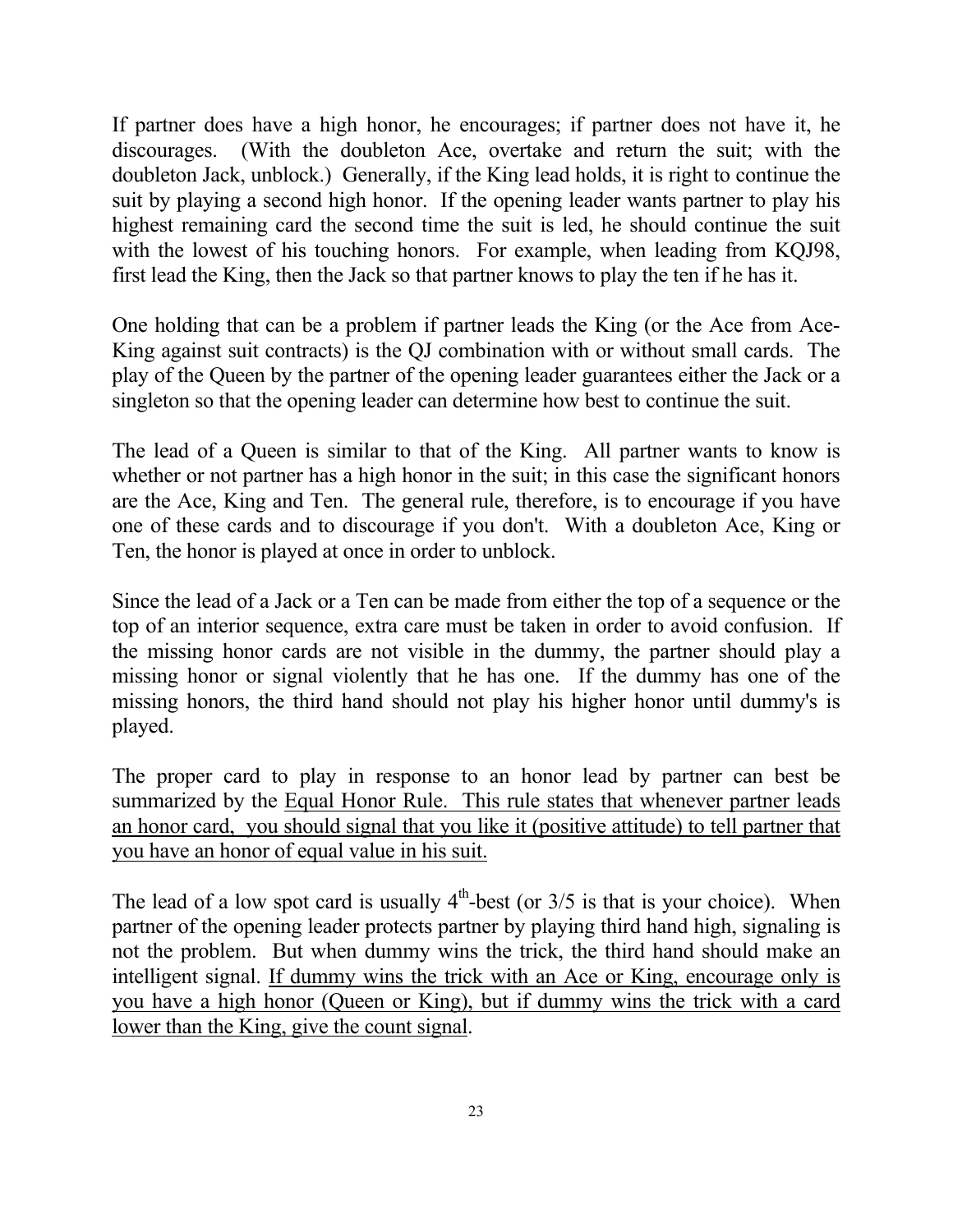Another point to remember when signaling is that it is the relative size, not the absolute size, of a card that determines whether or not it is a signal. Thus, the number of cards which are not visible will generally determine if partner's card is an encouraging or a discouraging signal. If you notice that only one card is missing beneath the card that partner played, it may or may not be a signal; however, if there are two or more lower cards missing it is a very good indication that partner is signaling.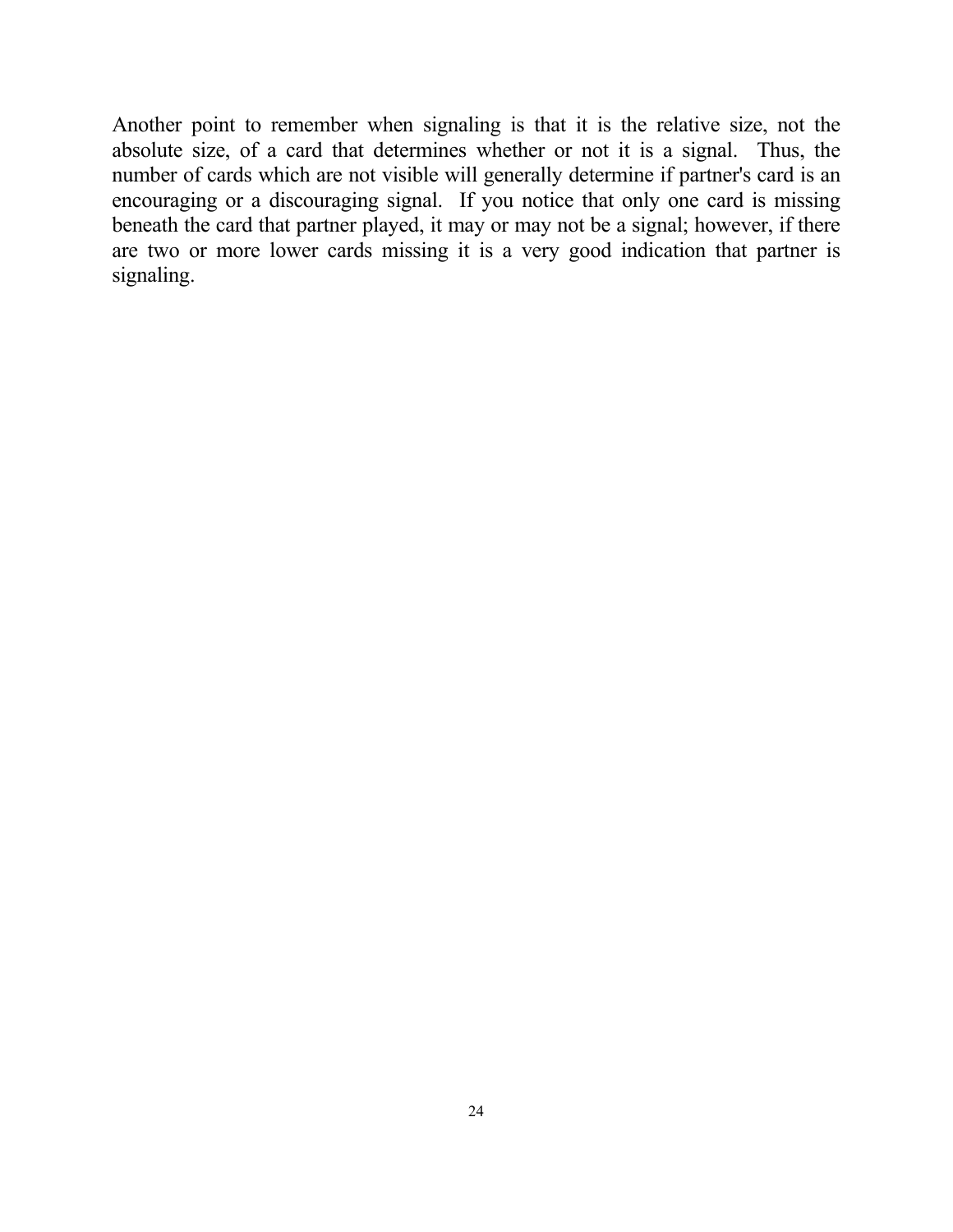Part IX – Signaling – Count (and Keep on Counting)

Basically, standard count is given by playing high-low with two cards in a suit, the lowest card from three or five cards in a suit, the second or third highest from four or six cards in a suit. Playing UDCA low-high shows an even number of cards in the suit while high-low shows an odd number of cards. Distributional count signals can be very important to the defenders in certain situations. Perhaps the most common use of the count signal is when declarer attacks a suit in which length or high cards are held by the dummy which, otherwise, has no apparent entry. If the defenders hold the Ace of the suit, it is important that the player with the Ace take his trick at the right time, i.e. when declarer has no more cards in that suit. To do so requires that the partner of the person holding the Ace give count the first time the suit is played or the first time he discards in that suit. For example, against a  $4\blacktriangle$  contract:

| Dummy holds: | $\triangle$ 54             | You hold: $\triangle$ Q109 |                           |
|--------------|----------------------------|----------------------------|---------------------------|
|              | $\blacktriangledown$ KOJ10 |                            | $\blacktriangledown$ A762 |
|              | $\triangle$ 543            |                            | $\triangle$ 762           |
|              | $*8764$                    |                            | $\triangle$ OJ9           |

To obtain the best results on this hand, it is imperative that your partner give you count in the  $\blacktriangledown$  suit so that you don't take the  $\blacktriangledown$  Ace until the declarer plays his last one. Therefore, playing standard signals, your partner must play up the line with an odd number of  $\blacktriangledown$ 's, but begin a high-low with two or four  $\blacktriangledown$ 's. (With two he would play his highest  $\blacktriangledown$  the first time, with four he would play his highest or second highest  $\blacktriangledown$  the first time.) Of course, playing UDCA these count signals are reversed.

Similar situations arise in notrump contracts when there is a long suit in dummy. Extra care must be taken to "hold up" winning your control trick of that suit in order to ensure that declarer can't take advantage of the tricks from the long suit. For example, against a 3NT contract:

| Dummy holds: | $\triangle$ O4           | You hold: $\triangle$ K1098 |                         |
|--------------|--------------------------|-----------------------------|-------------------------|
|              | $\blacktriangledown 863$ |                             | $\blacktriangledown$ 42 |
|              | $\triangle$ KJ1093       |                             | $\triangle$ A82         |
|              | $*853$                   |                             | $\clubsuit$ J1097       |

Partner leads the  $\blacktriangledown$  Jack, you play the  $\blacktriangledown$  two (attitude), and declarer wins the  $\Psi$  King. When declarer plays the  $\blacklozenge$  Queen, partner begins a count signal (either standard or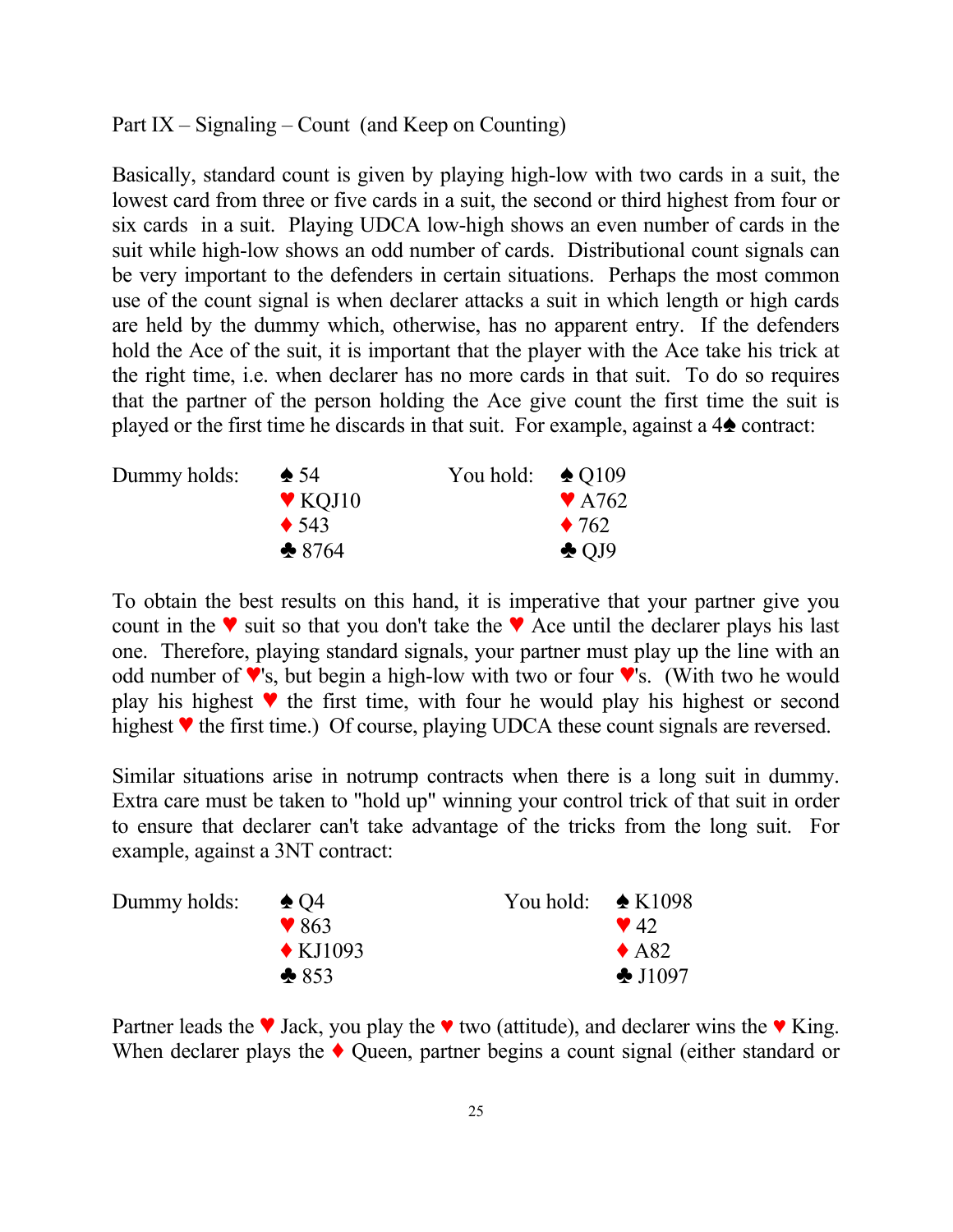upside down) and you duck until declarer plays his last  $\bullet$ . Even if the declarer should overtake his  $\triangle$ Queen with the  $\triangle$ King, you would duck until the proper time because you trust partner, right?

The count signal is also given when partner, who has bid the suit, leads the Ace and the King appears in dummy. Failure to give count in these situations may cause partner to attempt to give you a ruff on the next trick, when in reality he would be giving the declarer the opportunity to pitch a loser. (If the Ace lead can be presumed to be from shortness, the third hand should give a suit-preference signal. See below.)

Count should also be given when partner leads the King against a suit contract and the Queen appears in dummy. Partner needs to know whether the Ace will cash or not. In unclear situations the King leader should probably switch rather than getting his Ace trumped at trick two and thereby setting up the Queen in dummy for a discard by the declarer.

Count should also be given in situations where you are trying for a ruff. For example, against suit contracts, if partner leads the King of a side suit and you hold the 108 doubleton, the recommended play is the ten (or the upside down 8) in the hopes that partner is leading from the Ace-King combination rather than the King-Queen combination. However, if the bidding makes it clear that declarer has the Ace, play the eight the first time.

When discarding from a suit that you obviously don't want led, it is usually right to give the count signal. This situation may occur when declarer or partner is running a long suit, but is more likely to occur when declarer is playing on one suit, but another good suit is visible in the dummy. This should help partner to determine declarer's holding in that suit. For example, against a 3 NT contract:

| Dummy holds: | $\triangle 104$          | You hold: $\triangle$ J7 |                   |                |
|--------------|--------------------------|--------------------------|-------------------|----------------|
|              | $\blacktriangledown$ 853 |                          | $\sqrt{QJ}$ 764   |                |
|              | $\triangle$ KOJ96        |                          | $\triangle 10872$ |                |
|              |                          | $+932$                   |                   | $\bigstar$ K10 |

Partner leads a  $\triangle$  against the 3NT contract and you win the King and return the ten. Declarer ducks and partner overtakes with the Jack and returns the Queen. You can discard the  $\triangle$ 's giving count, thereby providing partner with the necessary count information in case he holds the Ace of  $\blacklozenge$ 's.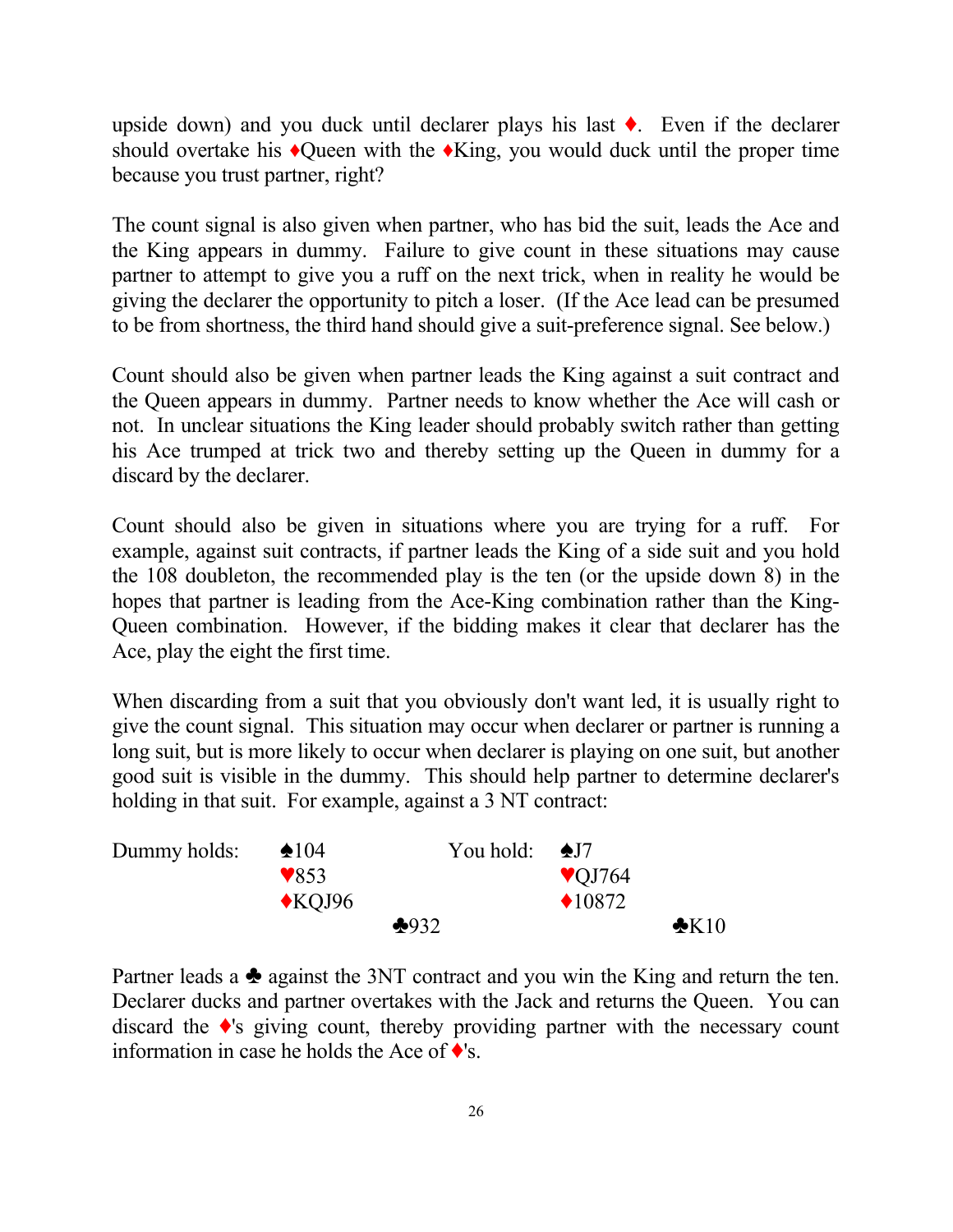Another important factor in determining count is that of second-round count. If your first play in a suit did not indicate count (generally because you led or played an honor or because you gave an attitude signal), **present count** should be given on the second round when leading, following or discarding. Play the highest card you can spare from an original odd number (your present count is now even); lowest from an original even number of cards (your present count is now odd). For example, if the underlined card was your first play, then:

K9753 next play the 9 or the  $7$  – showing two or four cards left in the suit A98752 next play is the 2 – showing three or five cards left in the suit.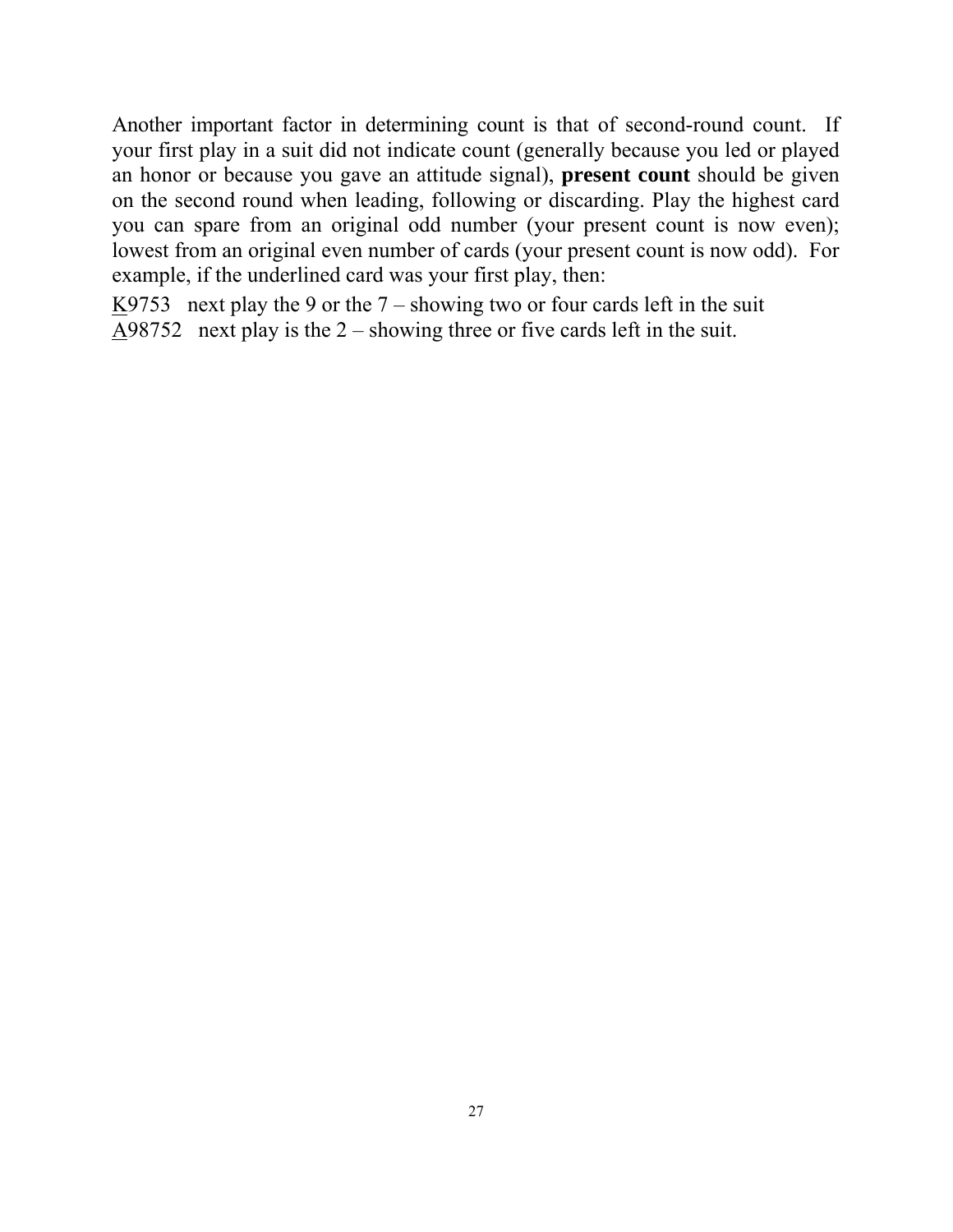Part X - Suit Preference Signals – Last but Not Least

The remaining signal, the suit-preference signal, must be used with extreme care. Its major use applies when you are returning partner's lead because you think he is going to trump the suit you are returning. Obviously, partner will not know which suit to return after trumping unless you tell him. Since talking across the table is forbidden and conveying information by way of a look or gesture is considered the lowest form of bridge ethics, we must find a legal way to tell partner which suit to lead. It works like this: a high card in the suit led asks for the higher ranking suit, a low card asks for the lower ranking suit, and a middle card asks partner to use his own judgment. For example, against a  $4\blacktriangledown$  contract:

| Dummy holds: | $\triangle$ 083           | You hold: $\triangle 102$ |                         |
|--------------|---------------------------|---------------------------|-------------------------|
|              | $\blacktriangledown$ K102 |                           | $\blacktriangledown$ 54 |
|              | $\triangle$ AKQ107        |                           | $\bigstar$ 19832        |
|              | $\clubsuit 54$            |                           | $\triangle$ QJ103       |

Partner leads the  $\triangle$ King and you start a count signal. Partner continues with the Ace and the Jack of  $\triangle$ 's which you trump. Since partner appears to have gone to great extremes to get you to lead a  $\bullet$  (the higher of the two side suits), you lead back the  $\bullet$ three and partner ruffs, thereby setting the contract one trick.

The suit-preference signal is a very important tool in the hands of competent defenders. However, it can be overused and many inexperienced players attempt to apply it in situations where its meaning will be misinterpreted. Keep in mind that if a signal can logically be interpreted as either attitude or count, that meaning takes priority; suit-preference signals apply only when the attitude and count are already known or are clearly of no importance.

One situation in which suit-preference signals could and should be used is when the opening leader leads a high card (usually Ace or King) and the dummy's holding (singleton or high honors) indicates that a switch is in order. In this case the card played by the third hand is generally considered to be suit-preference.

Another time that the opening leader or his partner can give a suit-preference signal on the opening lead is when either defender is known from the bidding to have excess length in the suit led.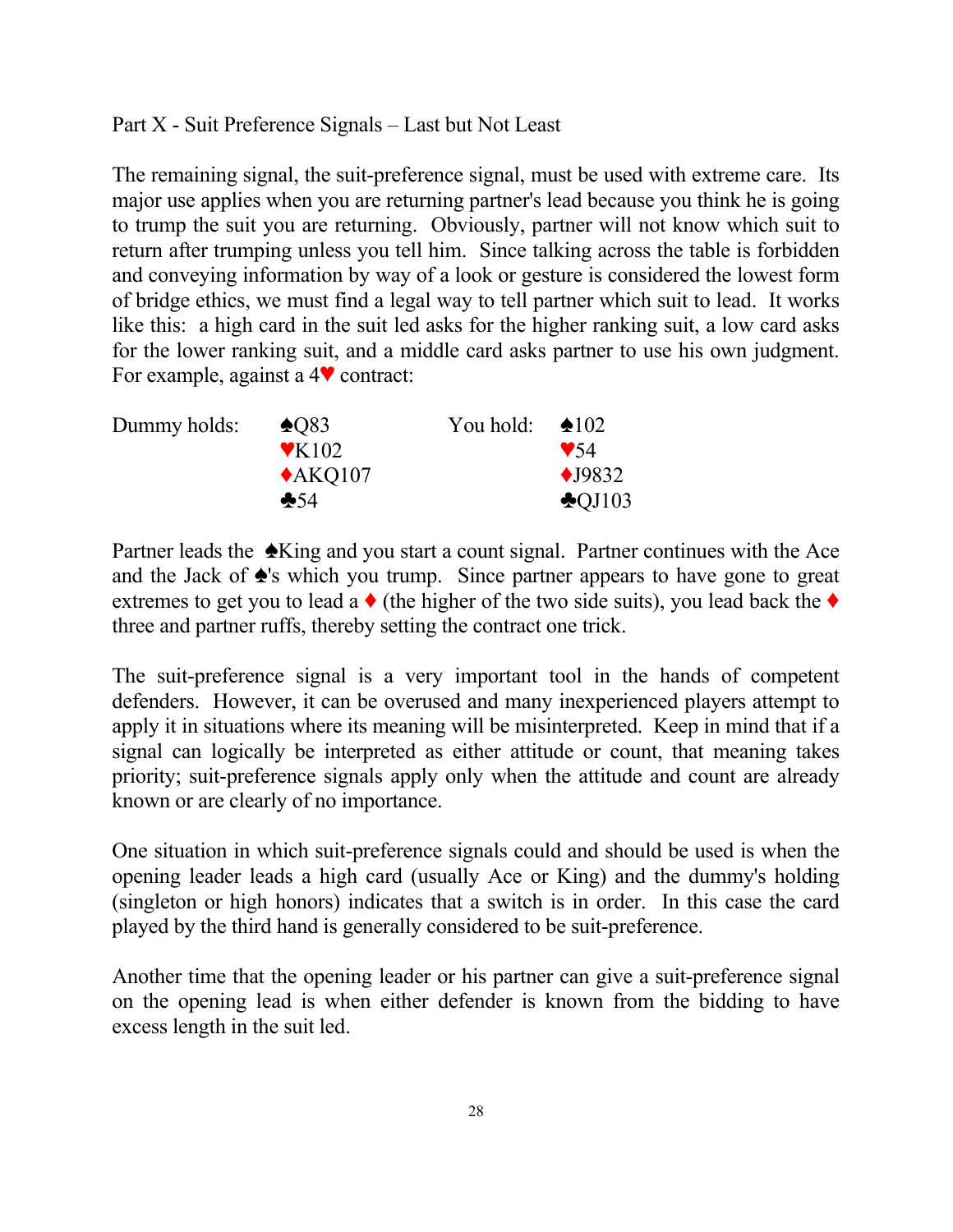Another common use of suit-preference signals is when discarding from a suit in which you have already provided partner with attitude and count information about that suit. While it is very hard to indicate outside club cards by discarding low cards, it is quite easy to indicate strength in a higher ranking suit by discarding your higher cards first.

When all else fails, it may be possible to give suit preference signals in the trump suit. However, as one can imagine this method is fraught with danger as it's often too difficult to read the trump spot cards accurately.

By now it should be quite clear that it is always important to pay attention to the spot cards being played. In fact, it will probably be impossible to interpret a suitpreference request correctly if you haven't paid strict attention to the cards previously played in the suit. Perhaps an example hand will help to illustrate how suit preference can be used:



Defending a contract of 4 ♥'s partner leads the ♠Ace, presumably holding the ♠King as well. Dummy come down with a singleton spade. You hold the ♣AQxx behind dummy's **∗Kxx**. If partner were to continue the spades, declarer would ruff so you should play a suit preference low spade indicating your wish that partner switch to a club, the lower of the remaining two suits (trump suit excluded). Good partner that he is, he now plays the ♣Jack, the card that his hand would otherwise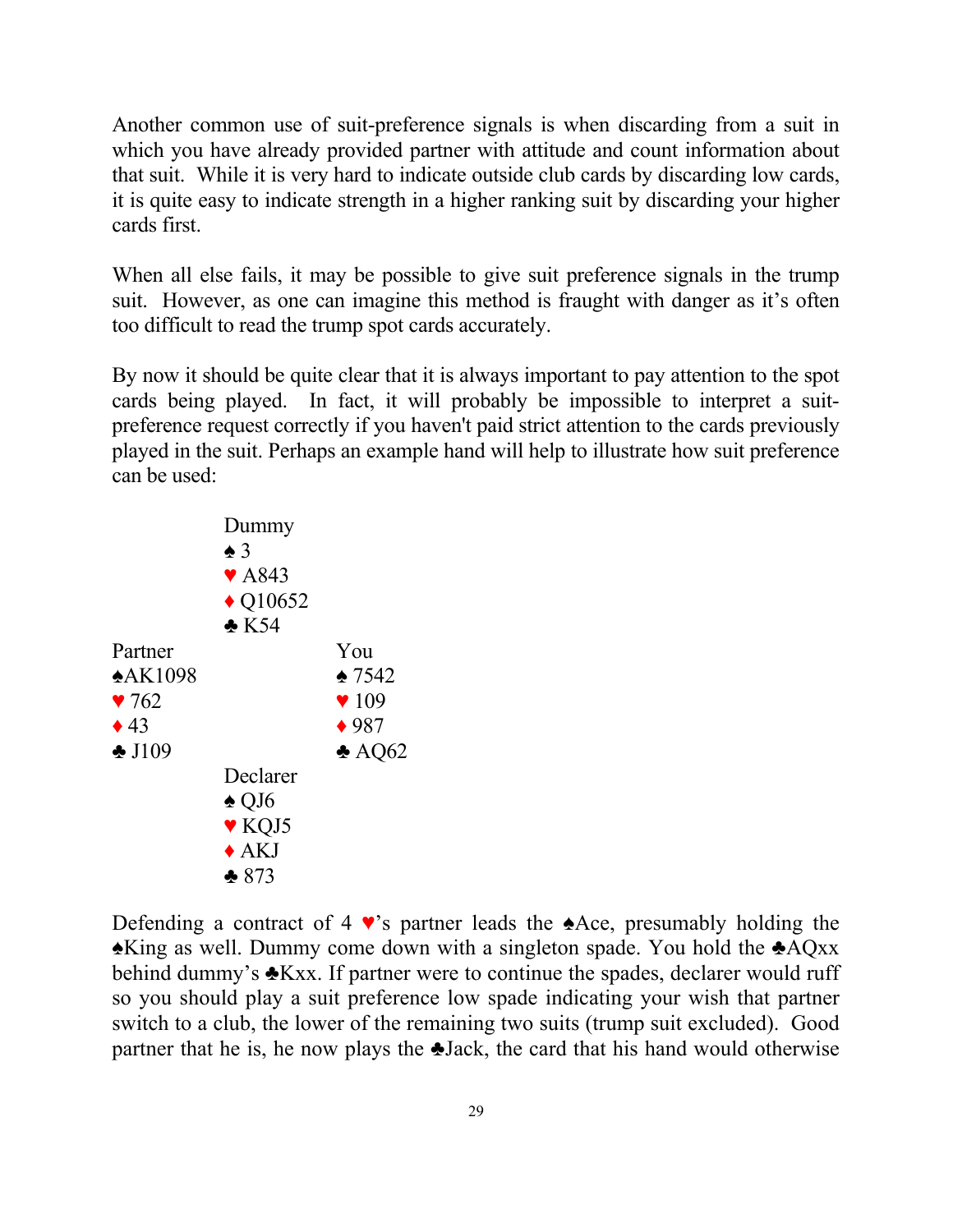normally lead in that suit. Declarer plays the ♣King which you win with the ♣Ace and lead the  $\triangle Q$ ueen. Knowing that partner either a doubleton club or the  $\triangle Q$  10, you continue with a low club and the contract has been set one trick. Without the suit preference ♠2 partner could well have led a diamond which allows the contract to be made as declarer would have taken the trick, pulled trump and discarded two of his losing clubs on the diamonds.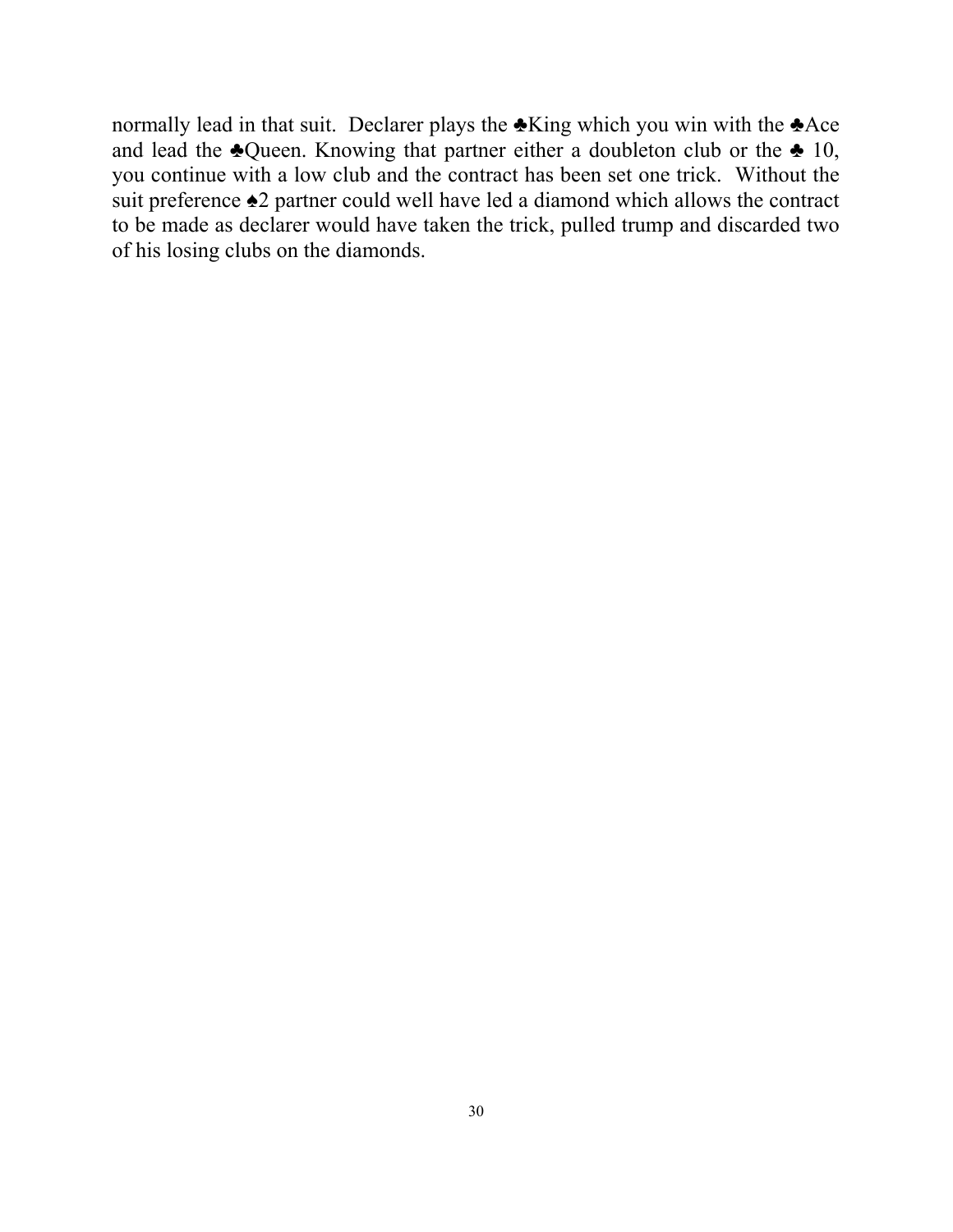Part XI – Other Signaling Tools

There are two other signals that are worth mentioning. The first is the trump echo signal which is a high-low in the trump suit to indicate the possession of a third trump. It is the reverse of normal count and typically is used when: (1) leading the trump suit in order to help partner to get a count on the trump suit and the hand, (2) when trying to alert partner that you are short-suited and would desire a ruff, and (3) when actually ruffing in order to show a holding of exactly three trumps. For example, against  $4\Psi$ 's:

| Dummy holds: | $\triangle$ KQ109 | You hold: $\triangle A6432$ |                  |
|--------------|-------------------|-----------------------------|------------------|
|              | $\mathbf{v}$      |                             | $\mathbf{V}$ A7  |
|              | $\bigstar$ KJ1096 |                             | $\triangle 7532$ |
|              | $\clubsuit$ 076   |                             | $+94$            |

Partner leads the  $\triangle$ Jack which you win with the  $\triangle$ Ace and return a middle  $\triangle$ showing no desire for any particular return. Partner trumps with the  $\sqrt{3}$  and plays a  $\triangle$ . Declarer plays the  $\blacktriangledown$ King, partner playing the  $\blacktriangledown$  and you win the  $\blacktriangledown$ Ace and play another  $\triangle$  knowing that partner started with three trumps and can trump another spade.

The second is the Smith Echo or the Reverse Smith Echo. This is a defensive convention, usually only used against notrump contracts. It occurs at a defender's first opportunity to play to a suit declarer leads provided that he has a choice in the card he plays. For example is he has a singleton in that suit or needs to win the trick or to force an honor, the Smith signal does not apply. Otherwise a higher than necessary card suggests that the defender likes the suit of the opening lead and becomes a Smith Echo. The defender's lowest card suggests that he did not like the opening lead and suggests a switch.

Reverse Smith is identical expect that high-low suggests a switch and low-high suggests continuation

With either Smith or Reverse Smith, the signal is off is the information is already know either by the opening lead or by the auction. In addition, if declarer attacks a long suit in a dummy that has no entry, count in the suit led takes priority.

Perhaps a very simple example will help: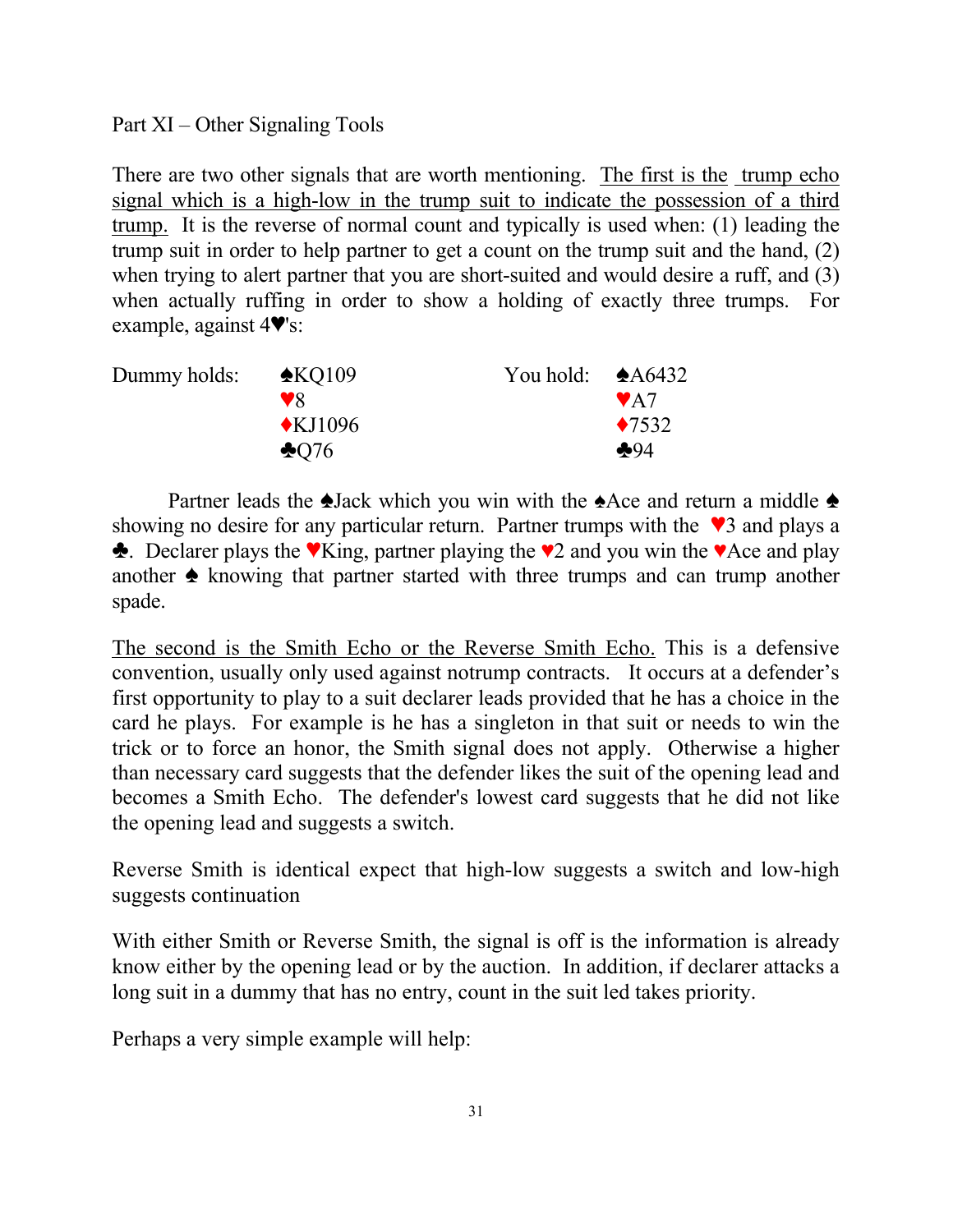|        | North |                 |
|--------|-------|-----------------|
|        | 98    |                 |
| West   |       | East            |
| A10765 |       | QJ <sub>2</sub> |
|        |       |                 |
|        | South |                 |
|        | K43   |                 |

Against a NT contract, West leads the 6 and East's Jack forces declarer's King at trick one. If West wins the first defensive trick in a different suit, he won't know whether declarer started with Kxx or with KQx of the original suit. If the latter he needs to find an outside entry to East's hand. However, when East has the Queen, he should play high in the suit declarer led at trick two giving a Smith Echo encouragement (or low if the partnership prefer Reverse Smith Echo)

Naturally, when the dummy has KQJxx and no outside entry, a count signal needs to have precedence over Smith so that the defender with the Ace will know how long to hold up. But when there is not need hold a hold-up, the Smith Echo or Reverse Smith Echo can be very useful.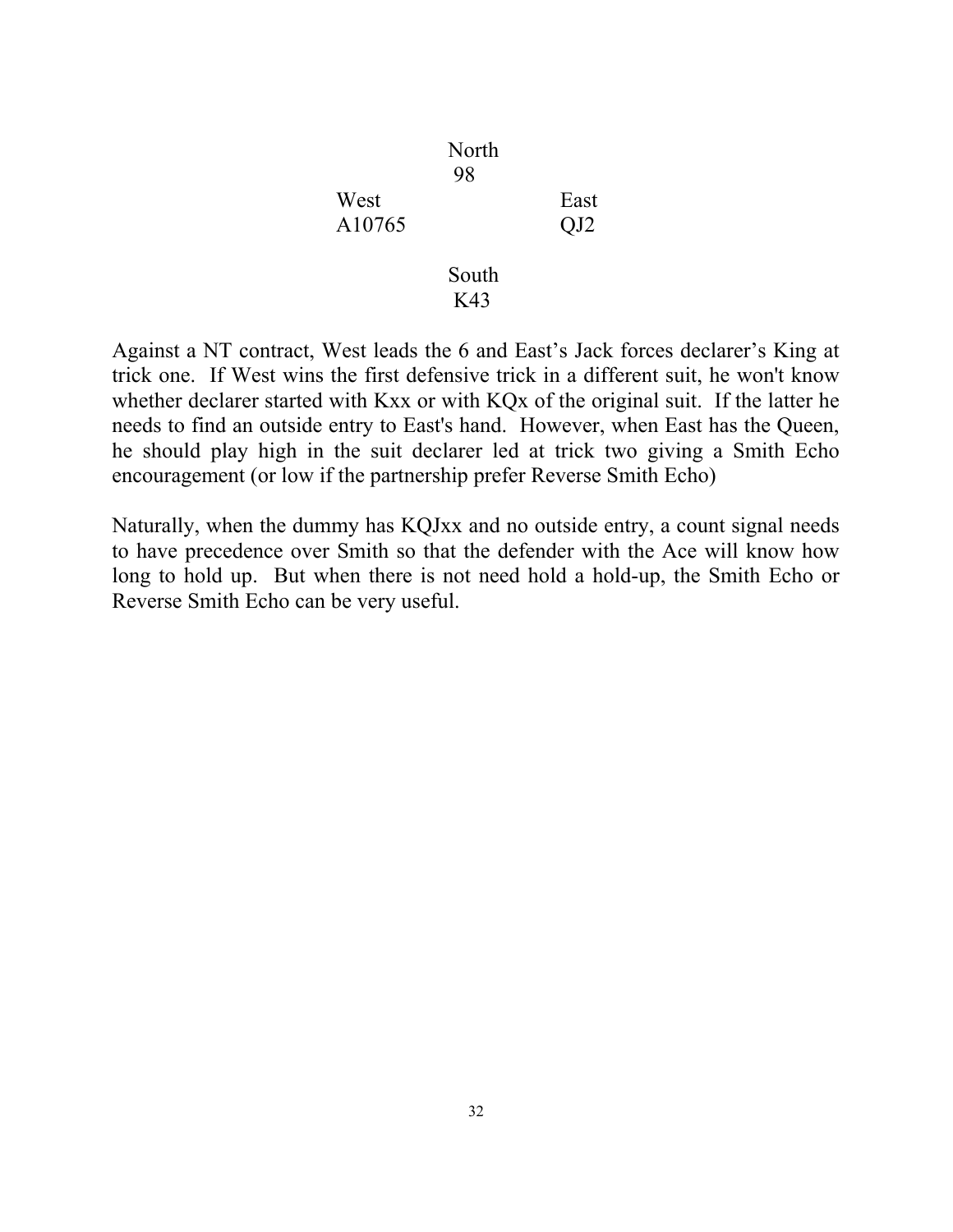Part XII – Discarding

Finally we've reached the D of L S D.......Discarding. There are many types of discards...all of which are intended to convey information to your partner. Is the ideal discard system out there? It is doubtful as there doesn't seem to be one method that works perfectly for all occasions. However, let's examine a few methods to see how each method works and can be used.

**Attitude discards** are the simplest system of signaling. If you use standard signals a high card in the suit discarded encourages that suit and a low card discourages. If you use upside-down signals a low card in the suit discarded encourages that suit while a high card discourages. The upside-down or reverse attitude signals tend to work best as you do not need to throw potentially useful cards to encourage a suit.

Playing standard **Count discards** a high-low in a suit shows an even number and playing low-high shows an odd number of cards. It's possible to reverse this and play reverse count or upside down count in which case high-low shows an odd number of cards in the suit and low-high shows and even number of cards. Count discards are often unclear to the early defense of a hand but tend to become more helpful as the play progresses. Count is perhaps a more useful method for subsequent discards after the first one. For example many good pairs play the first discard is attitude and then subsequent discards show count.

**Lavinthal discards** are one of the most widespread and easy to use systems. In Europe they are often referred to as suit preference. The discard of a low card in one suit suggests interest in the lower of the other suits. Similarly a high card suggests interest in the higher of the other suits. For example, discarding a low diamond on a spade would suggest a club (the lower suit), while discarding a high diamond would suggest a heart (the higher suit). There is at least one problem with Lavinthal discards and that is the inability to make a neutral card which carries no meaning. When you have no particular preference for a switch, there is no card in your hand which does not carry a message; however, some players overcome this problem by keeping the discard of a 5 or 6 (7 too if you like) as a neutral card which conveys no positive message to partner.

**Roman or Odd-Even (Italian) discards** give different meanings to odd and even cards. This allows you to combine attitude and suit preference signals. An odd card encourages that suit while an even card is Lavinthal or suit preference. The problem with this system is that sometimes you don't hold odd cards when you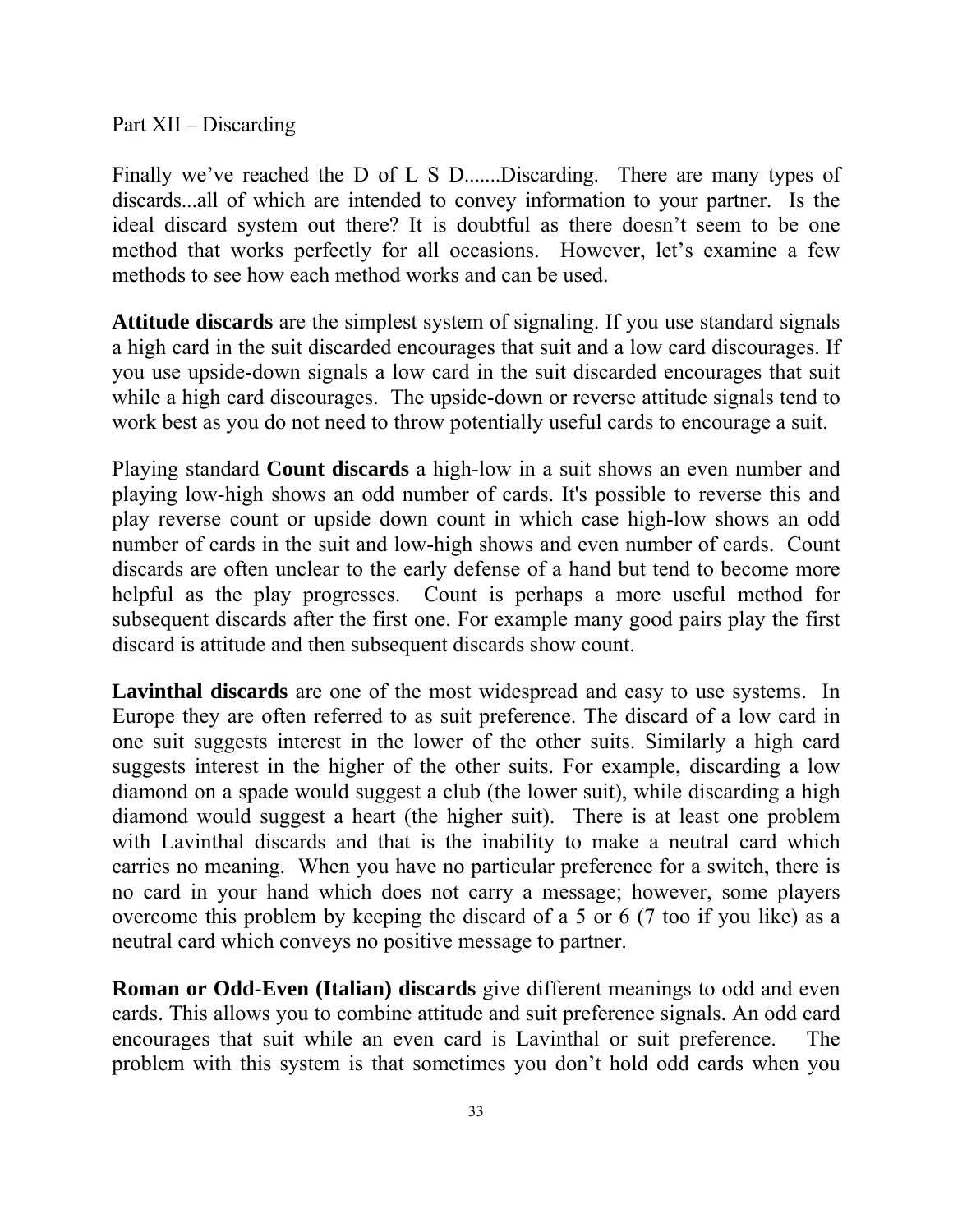need them or even cards for the proper suit preference signal. A similar disadvantage is that defenders who are unlucky enough to hold the wrong cards for signaling often take undue time trying to figure out what to do.....thus conveying to partner that they have a problem.

**Revolving discards** are not revolting but are instead a simple and effective system which is easy to remember. A high card shows interest in the next suit up, while a low card shows interest in the suit down. For example a low heart asks for diamond, a low club asks for a spade, and a high spade asks for a club. While this system takes some getting used to, it seems to have merit.

A little used system is that of **Dodds discards** which is similar to Odd-Even or Italian. Even cards are encouraging while odd discards are discouraging and ask for the suit of the same color. This is little used because there is quite a high frequency of hands where you have no useful discard and you end up misleading partner.

There is no right answer to choosing a discard system. Some work well on one hand but not on another. It is useful to know the shape of partner's hand (count) so that you can cash the right number of winners before switching. But more often it is useful that the first discard is a clear signal for one suit. Playing attitude or reverse attitude satisfies this requirement.

Whichever method you are playing make sure that partner is on the same wavelength. As with so much in bridge, effective signaling and discards are a partnership problem.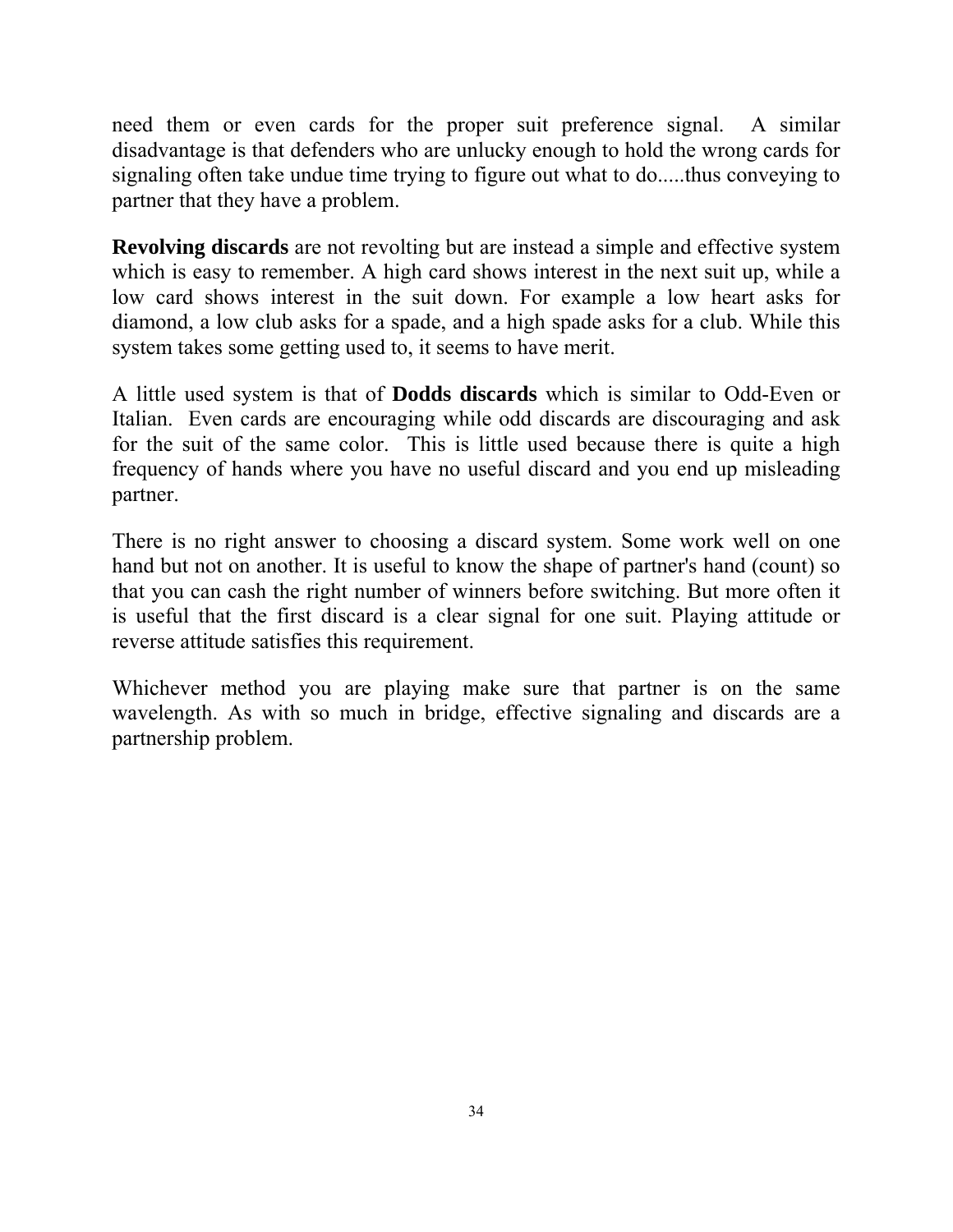Part XIII – More Defensive Tips

I'm sure you have noticed that in this series on defense I have not mentioned some things that I'm sure you are used to hearing and perhaps blindly following......such things as " third hand high", "second hand low", "return partner's suit", and "cover an honor with an honor". While there are some truths to these sayings, they are not to be applied indiscriminately. It's much better to THINK!

In addition to the good opening leads and proper signaling techniques that's we've been discussing there are many other facets worth learning and remembering. Here are a few of them.

Sometimes when defending you will find that you must do a whole lot of discarding. While signaling does not always apply while discarding, there are several other facts that need to be considered as literally millions of points have been thrown away by defenders who do not know how to discard. The following is a list of rules to use when discarding.

(1) Early in the play of the hand when following suit to declarer's plays it is probably best to give count unless that information is clearly more beneficial to declarer than to partner. After count has been established, remaining cards in the suit can be used to indicate suit-preference. For example, holding the 952 in the suit led by declarer, the first card played indicates count (the 2 if playing standard, probably the 9 if playing UDCA); the second card played, particularly if it's the 9, should be considered as suit-preference for the higher ranking suit as it is a departure from the normal way you would play the two remaining cards.

(2) Try to keep length parity with the dummy for as long as possible. If you have a four card suit and dummy also has four cards in that suit, be very reluctant to part with one of the cards in that suit unless (a) all four cards in dummy are higher than all four of yours, (b) you have reason to believe that partner also has four cards in that suit, (c) one of dummy's cards in that suit gets discarded, or (d) you simply have to hold on to something else more valuable. The same reasoning applies if you have reason to believe that declarer's hand (the closed hand) has a four card suit in which you also have four. For example, against a 3NT contract: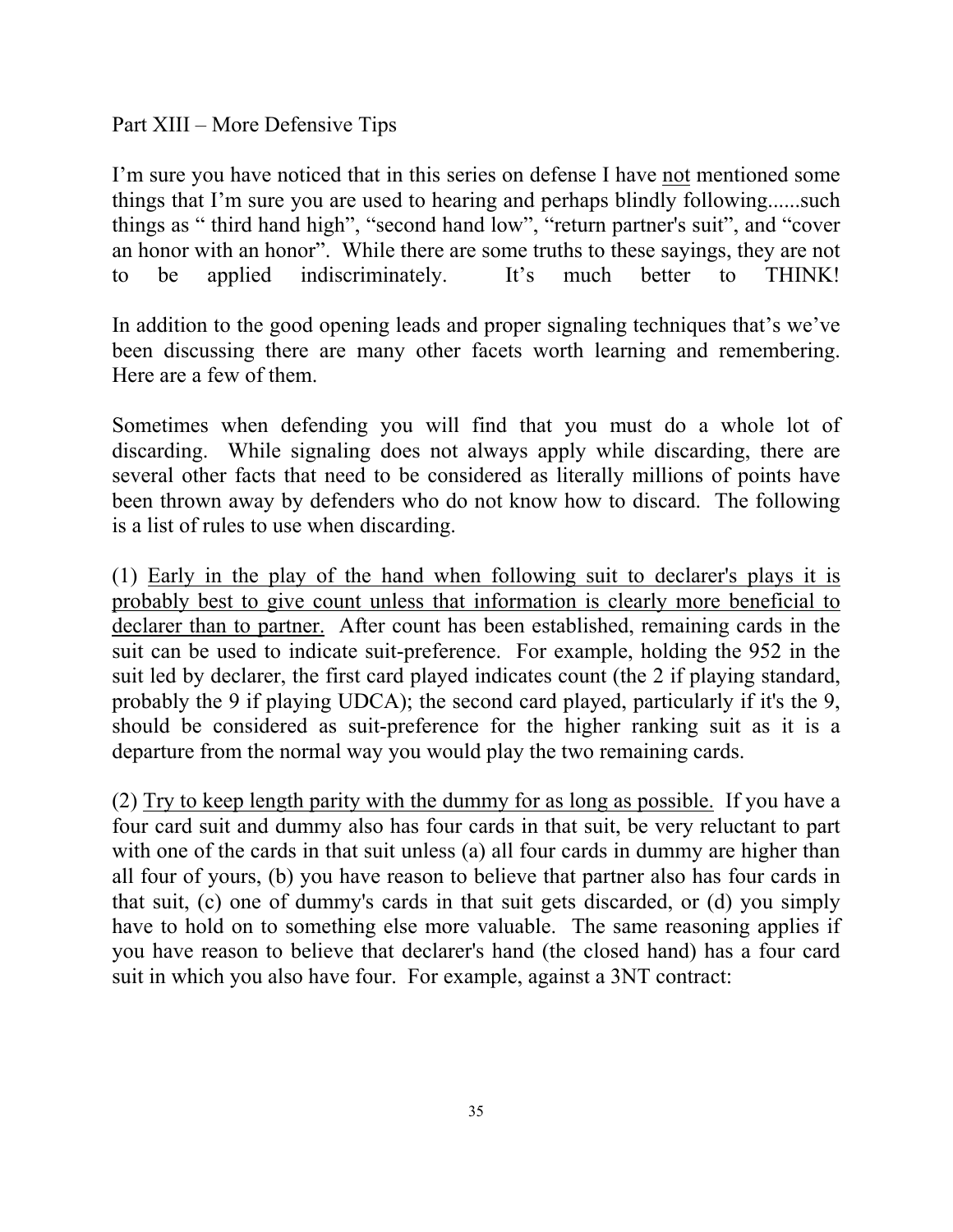| Dummy holds: | $\triangle$ AQ93<br>$\blacktriangledown$ 64 | You hold: $\triangle 10752$ | $\vee$ 93         |
|--------------|---------------------------------------------|-----------------------------|-------------------|
|              | $\bullet$ 54                                |                             | $\triangle$ J1097 |
|              | $\triangle$ KOJ10                           |                             | $*765$            |

Partner leads the  $\bullet$  King and continues with the  $\bullet$  Jack which declarer wins with the Ace. Declarer now plays off three rounds of clubs, partner signaling with the ♦8 on the third round. So when a fourth club is played you can safely pitch a diamond and retain your four spades keeping parity with dummy. On the other hand if partner follows to three clubs and you must pitch before he does, you should still pitch a diamond because declarer has nine tricks if he holds the ♦AKQ.

(2a) Retain length in a suit held by declarer if such length was disclosed in the bidding or by partner's carding.

(3) When faced with a choice of giving an encouraging signal in a suit that you want led or a discouraging signal in a suit you don't want led, it is almost always right to make the negative discard so you can keep your good card and maintain the original length of the suit. However, this should not be confused with a situation in which your long suit is already established and you can signal where your entry is as in the example above. Perhaps an example will help. Again, the contract is 3NT:

| Dummy holds: | $\triangle$ O107  | You hold: $\triangle 65432$ |                           |
|--------------|-------------------|-----------------------------|---------------------------|
|              | $\sqrt{765}$      |                             | $\blacktriangledown$ AQ84 |
|              | $\bullet$ 74      |                             | $\triangle$ 105           |
|              | $\bigstar$ J10954 |                             | $\clubsuit 86$            |

Declarer wins the opening  $\triangleleft$  lead with the  $\triangleleft$  King and plays the  $\triangleleft$  King. Partner plays the  $\triangle 2$  and you begin a count signal with either the  $\triangle 8$  or the  $\triangle 6$  depending upon your methods. Partner wins the third club with the  $\triangle$  Ace and you must discard. It is far better to discard by discouraging in spades rather than to discard an encouraging heart as that card may be a defensive trick later.

(4) When discarding from complete honor sequences such as J1098, QJ109, KQJ10, or AKQJ, a discard of the highest honor guarantees possession of the lower honors. Of course, the corollary is that the play of any honor denies holding the one immediately above it. In discarding from these kinds of sequences, the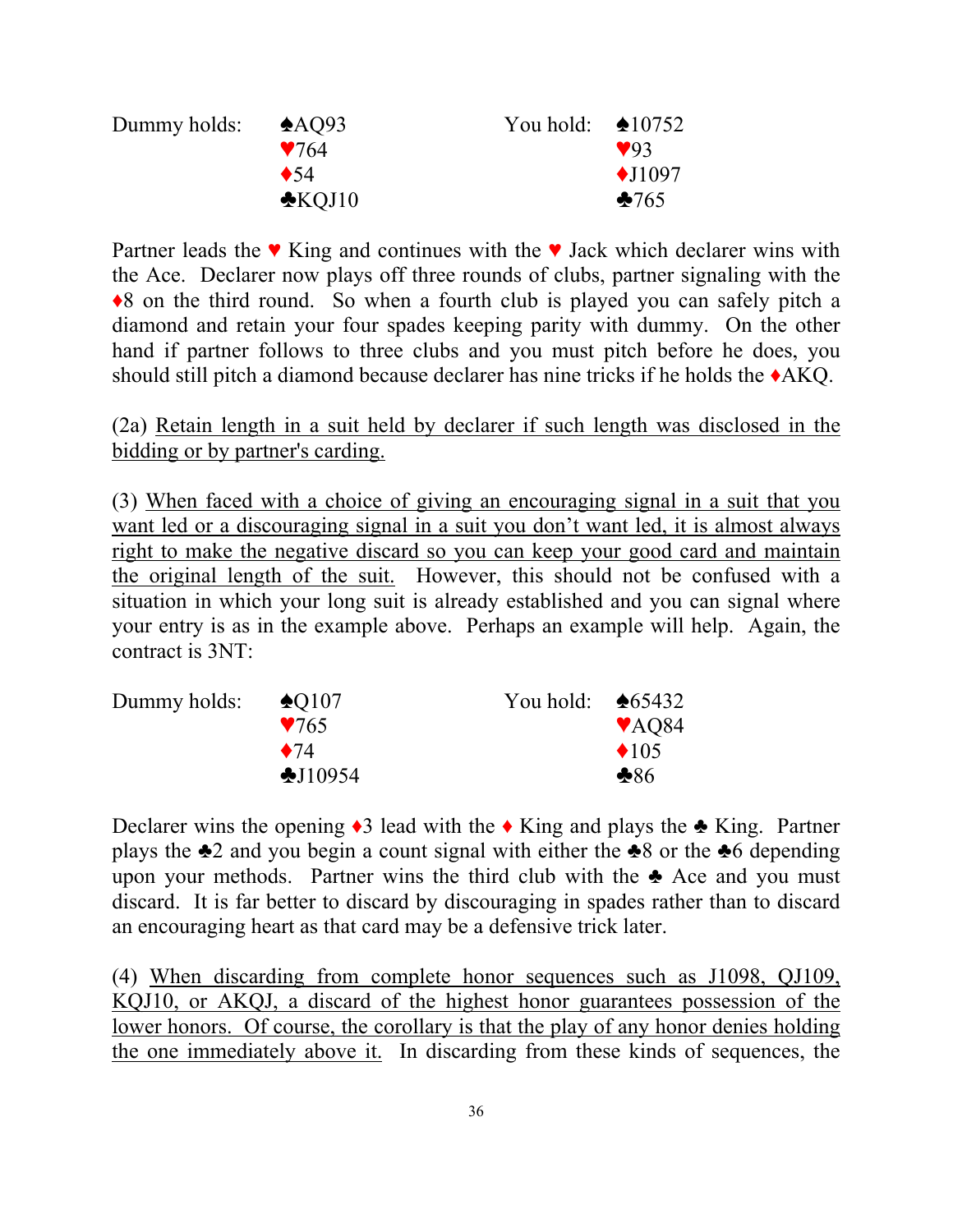discard should be the card that would be led when leading the suit. For example, against a 7NT contract:

| Dummy holds: | $\triangle$ K76         | You hold: $\triangle$ 532 |                    |
|--------------|-------------------------|---------------------------|--------------------|
|              | $\blacktriangledown$ K4 |                           | $\sqrt{176}$       |
|              | $\triangle$ KOJ106      |                           | $\bullet$ 32       |
|              | $-732$                  |                           | $\triangle$ QJ1098 |

Your partner leads the ♠ Jack which declarer wins with the ♠Ace. When declarer plays five rounds of diamonds your first discard should be the ♣ Queen. Partner, who actually holds the **∗Kx** will be eternally grateful because he now knows that he can discard his clubs in order to protect spades and hearts.

(5) When discarding a card from the suit that partner led, discard the card that you would have led when returning the suit. For example, against a NT contract:

Dummy holds:  $\triangle 74$  You hold:  $\triangle Q962$ 

Partner leads the  $\triangle 5$ , you play the  $\triangle 0$ ueen and declarer wins with the  $\triangle 1$ King. If you have to make an early discard, play the ♠2 telling partner that you started with four spades as the 2 is the card you would have returned had you had the chance to do so. This is present count and tells partner how many cards you have remaining in the suit. Present count applies when you are discarding the suit partner has led as well as when you are returning his lead. With two cards remaining in the suit, discard or return the higher card; with three or more cards left, discard or return the original fourth-best. (The exception to this rule is that with a sequence of honors, return the top honor unless you think that partner has led from a suit that holds fewer cards in it than you have in the suit.)

Another item of importance in defense is to always remember the bidding and to use it to your advantage. Perhaps the following examples will help:

|                    | Example 1: South North Example 2: South North |               |
|--------------------|-----------------------------------------------|---------------|
| $1\spadesuit$ 1NT  |                                               | $\frac{1}{2}$ |
| $2\spadesuit$ Pass |                                               | $2NT - 3NT$   |